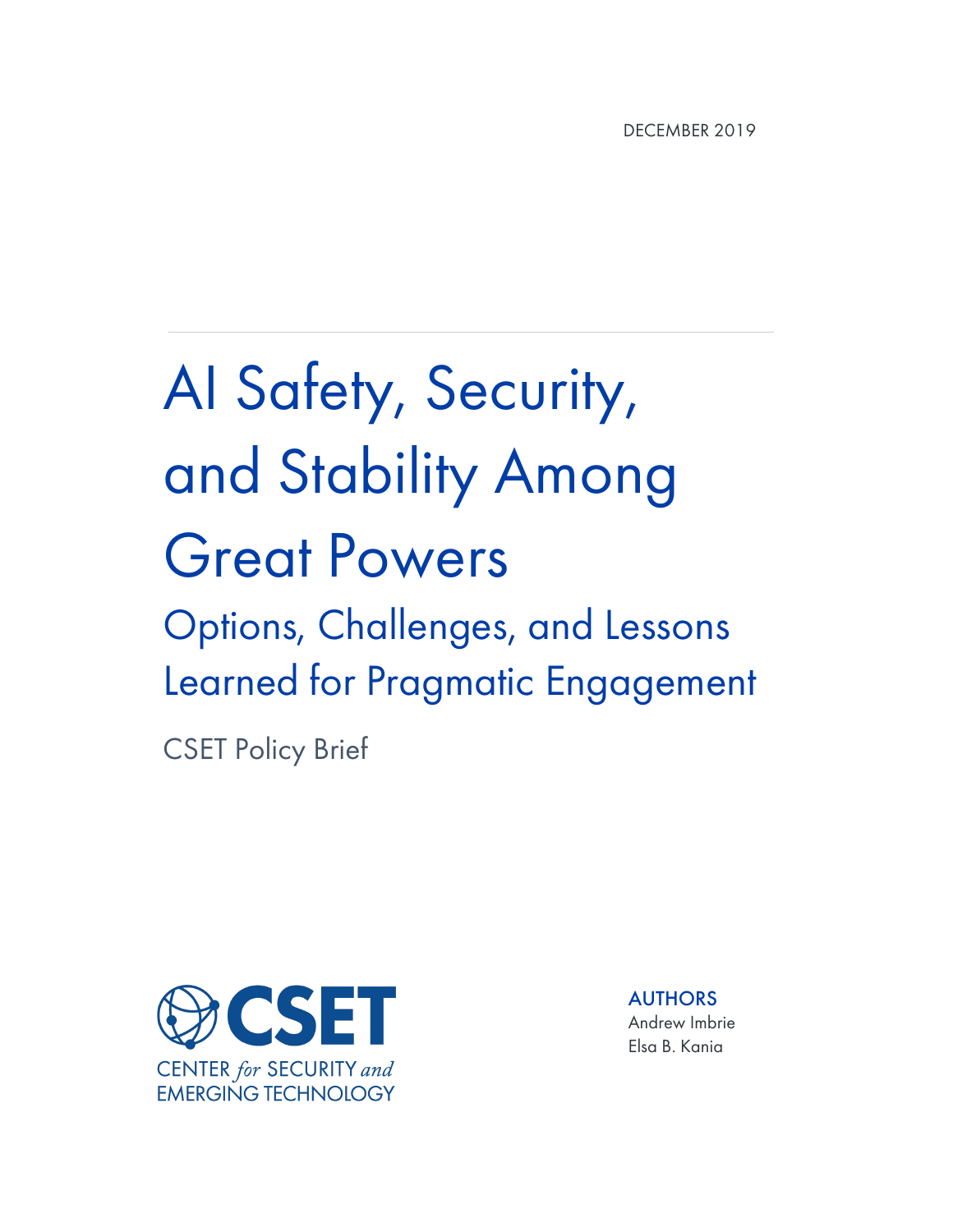Today's rapid advances in artificial intelligence and machine learning present a range of challenges and opportunities for the United States. Increasingly, U.S., Chinese, and Russian leaders recognize AI as a strategic technology that could become a critical determinant of future national competitiveness.<sup>1</sup> AI/ML may be poised to transform not only our economies and societies, but also the character of conflict.2 The military applications of these technologies have generated particular concerns and exuberant expectations, including predictions that the advent of AI in military affairs could change the very nature of warfare.3 Undeniably, AI has become a new focus of competition among great powers,<sup>4</sup> with the potential to disrupt the military balance and undermine deterrence.<sup>5</sup>

In this policy brief, we present and evaluate several measures in AI safety and security that could prove feasible and mutually beneficial for future bilateral and multilateral interactions. These measures are intended to prevent or correct misperceptions, enhance mutual transparency on policies and capabilities, and contribute to providing safeguards against inadvertent escalation. By pursuing such initiatives in the near term, the United States can improve its capacity to leverage the benefits of AI, while mitigating the risks and managing the shifting terrain in today's geopolitics, particularly among the United States, China, and Russia.

American strategy has reoriented toward great power rivalry, recognizing China and Russia as competitors that present a strategic challenge to the United States and its allies and partners worldwide.<sup>6</sup> This new direction demands creative thinking and solutions for complex policy issues. Any coherent framework for U.S. strategy must include policies to promote American innovation and competitiveness, while deepening coordination and collaboration with allies and partners. The reality of great power rivalry may entail sharper competition in areas where U.S. values and interests directly conflict with those of Beijing and Moscow, but it equally requires constructive approaches to pursuing selective, pragmatic, and carefully calibrated engagement on issues of mutual concern. In this new era, competition in AI technology and applications has emerged as a source of friction and created potential flashpoints. This initial assessment of AI safety and security concerns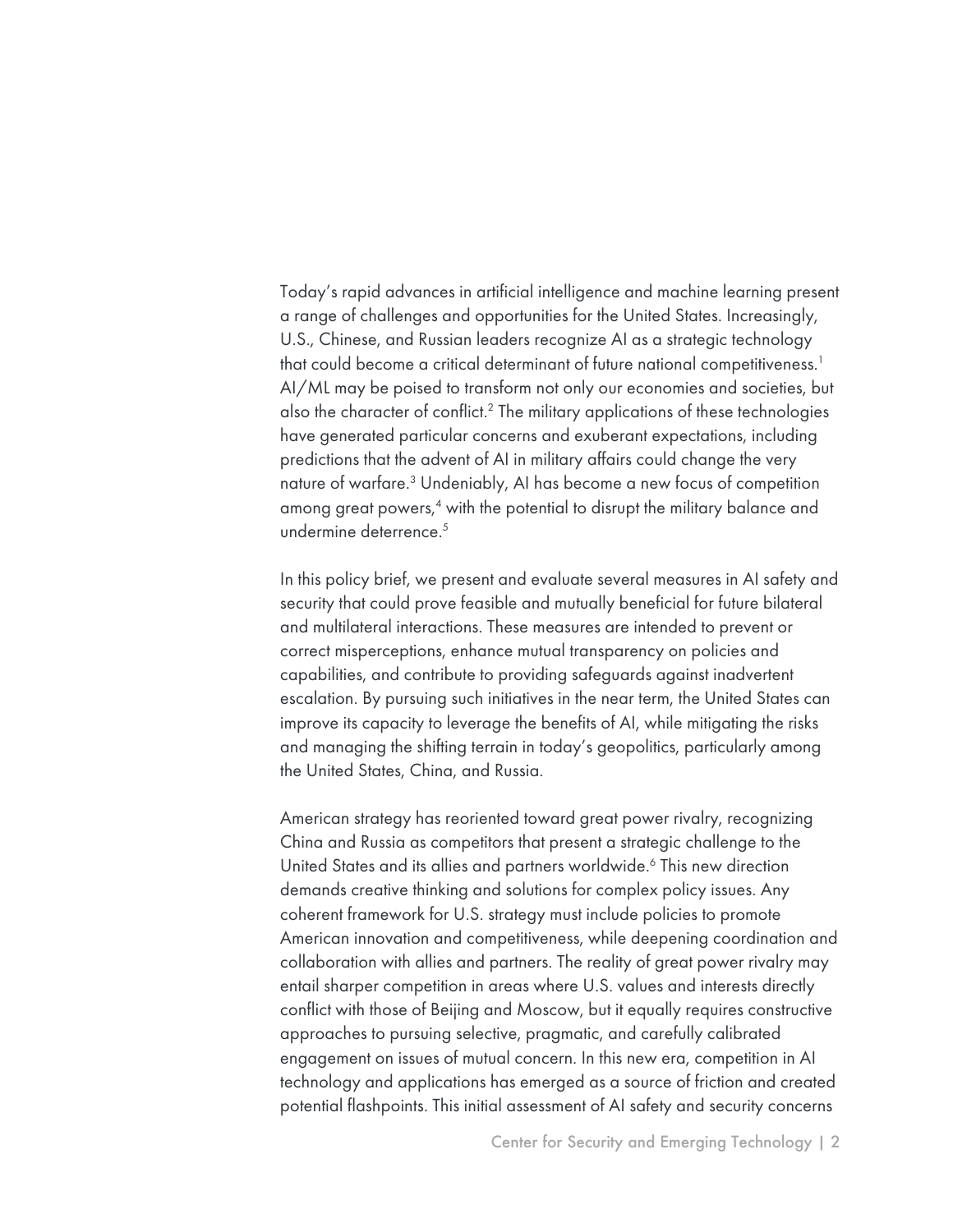illustrates one critical component of a long-term, comprehensive, and sustainable approach.

The dynamics of AI research are open and often collaborative, but the emerging discourse around AI has been growing increasingly fractured and competitive. The notion that an "AI arms race" is underway could exacerbate the challenges and misrepresent a range of emerging technologies that present complex and uncertain implications for the future of strategic stability.<sup>7</sup> Simply put, machine learning involves a set of interrelated techniques that can enable military capabilities, but these techniques do not themselves constitute weapons systems.<sup>8</sup> At times, military and political leaders have demonstrated more enthusiasm for AI/ML applications than awareness of the full range of risks and security concerns that could arise with the deployment of such nascent, relatively unproven technologies.<sup>9</sup> For instance, Russia is reportedly developing and planning to deploy by 2027 the "Poseidon," an underwater drone that will be armed with a nuclear warhead and capable of navigating autonomously.10

The challenges are acute and especially concerning, given the possibility of military powers rushing to deploy AI/ML-enabled systems that are unsafe, untested, or unreliable in an effort to gain a comparative advantage. Chief among the risks are failures, accidents, or unexpected emergent behaviors in AI systems that can exhibit unpredictable outcomes in real-world settings.<sup>11</sup> For military organizations, bureaucratic hurdles and the challenges of testing and assurance may slow adoption of these emerging capabilities, but the risks of accidents or adversarial interference cannot be discounted. Humanmachine interactions will also create novel vectors of risk in the operation of highly automated or semi-autonomous systems.<sup>12</sup> AI systems also remain vulnerable to attacks, from the deliberate poisoning of data and cyber exploitation to the manipulation of brittleness or idiosyncrasies in algorithms.<sup>13</sup>

The rapid progress in dual-purpose research and applications in AI will heighten shared challenges to, and could worsen, relations among great powers. Following their deployment, interactions among AI systems could prove unpredictable in ways that intensify the risks of inadvertent escalation. Beyond the purview of nation-states, the diffusion of these technologies could empower non-state actors, from criminals to terrorist organizations, and present new security threats.<sup>14</sup> Most professional militaries are likely to operate in a manner generally consistent with the laws of war,<sup>15</sup> including the requirement for Article 36 review of new weapons systems to ensure their compliance with the Geneva Convention.<sup>16</sup> By contrast, non-state actors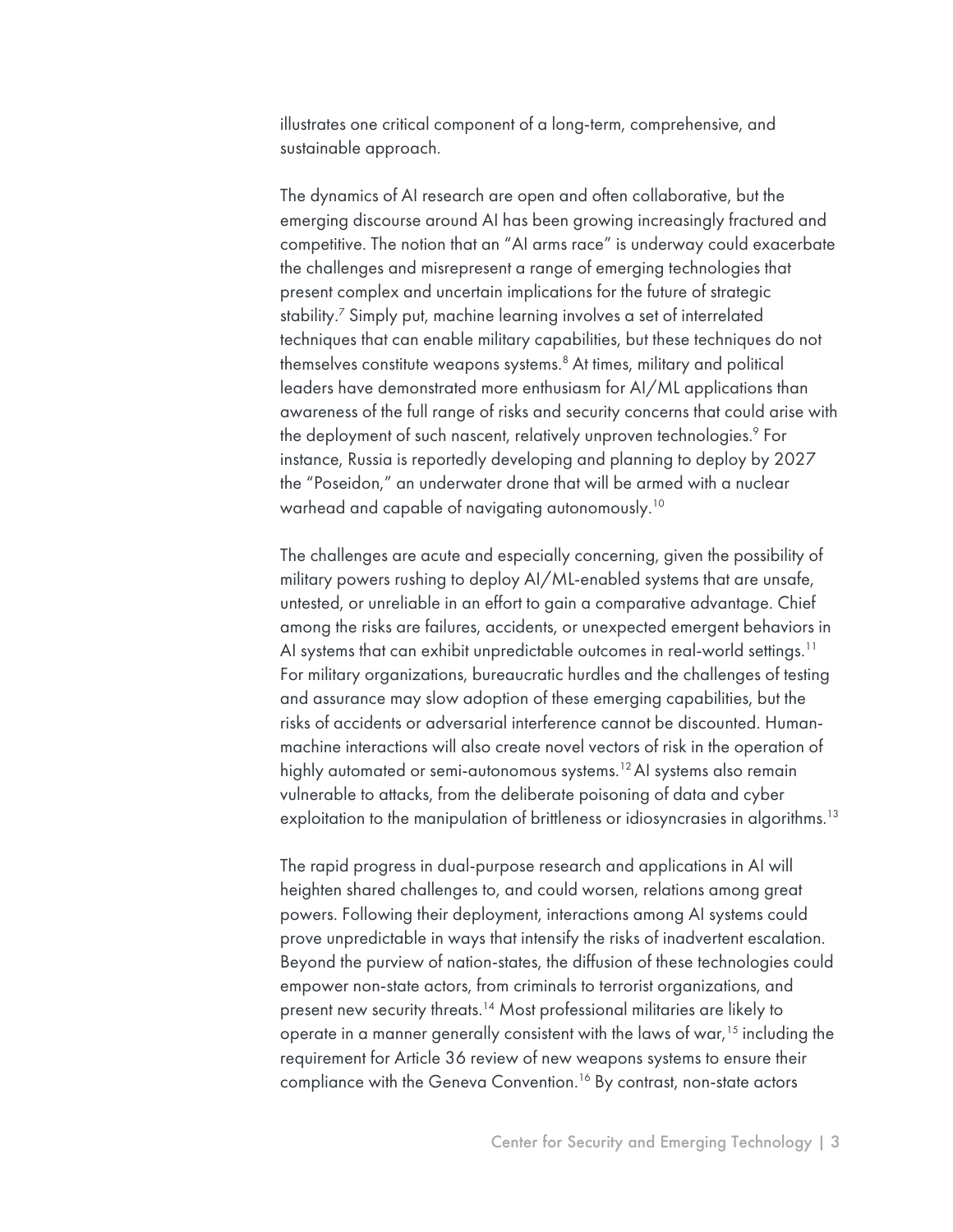could be uniquely empowered by the diffusion of emerging technologies and unlikely to adhere to the same principles or parameters.

Given these concerns, there are compelling reasons to promote measures that enhance the safety, surety, and security of AI systems in military affairs. There are also difficult policy trade-offs involved. On the one hand, collaboration in AI safety and security can reduce the risks of accident and strategic miscalculations among great powers. On the other hand, such collaboration may improve the reliability of machine learning techniques and therefore enable strategic competitors to deploy AI/ML-enabled military systems more quickly and effectively. Evaluating the sensitivity of various countries to issues of safety, reliability, and assurance when fielding new weapons systems is beyond the scope of this paper, but merits further analytic attention. Nevertheless, any effort to promote collaboration in AI safety and security will need to balance the potential benefits against the range of possible costs.

# Options and Recommendations for Pragmatic Engagement

American, Chinese, and international policymakers and stakeholders should pursue steps to improve transparency and promote mutual understanding of the factors that influence the design, development, and deployment of AI/ML techniques for military purposes. Over time, these measures could create a foundation for continued and collaborative initiatives to promote AI safety and security:

### 1. Develop common definitions and shared understanding of core concepts in AI safety and security and for AI in military affairs.

Among potential adversaries, and even allies and likeminded partners, differences in language and terminology can exacerbate misunderstandings. The field of AI today is relatively globalized, but there appear to be some discrepancies emerging in technical and doctrinal concepts.

As typically defined in the United States and Europe, the concept of "AI safety" refers to a cluster of research problems that deal with unintended harmful behavior or potential exploitation of machine learning systems.<sup>17</sup> AI safety constitutes a critical domain of research that is the subject of active inquiry and expanding activities within industry and academia worldwide. However, this research is often poorly understood and under-resourced, including in the United States, relative to the scope and scale of safety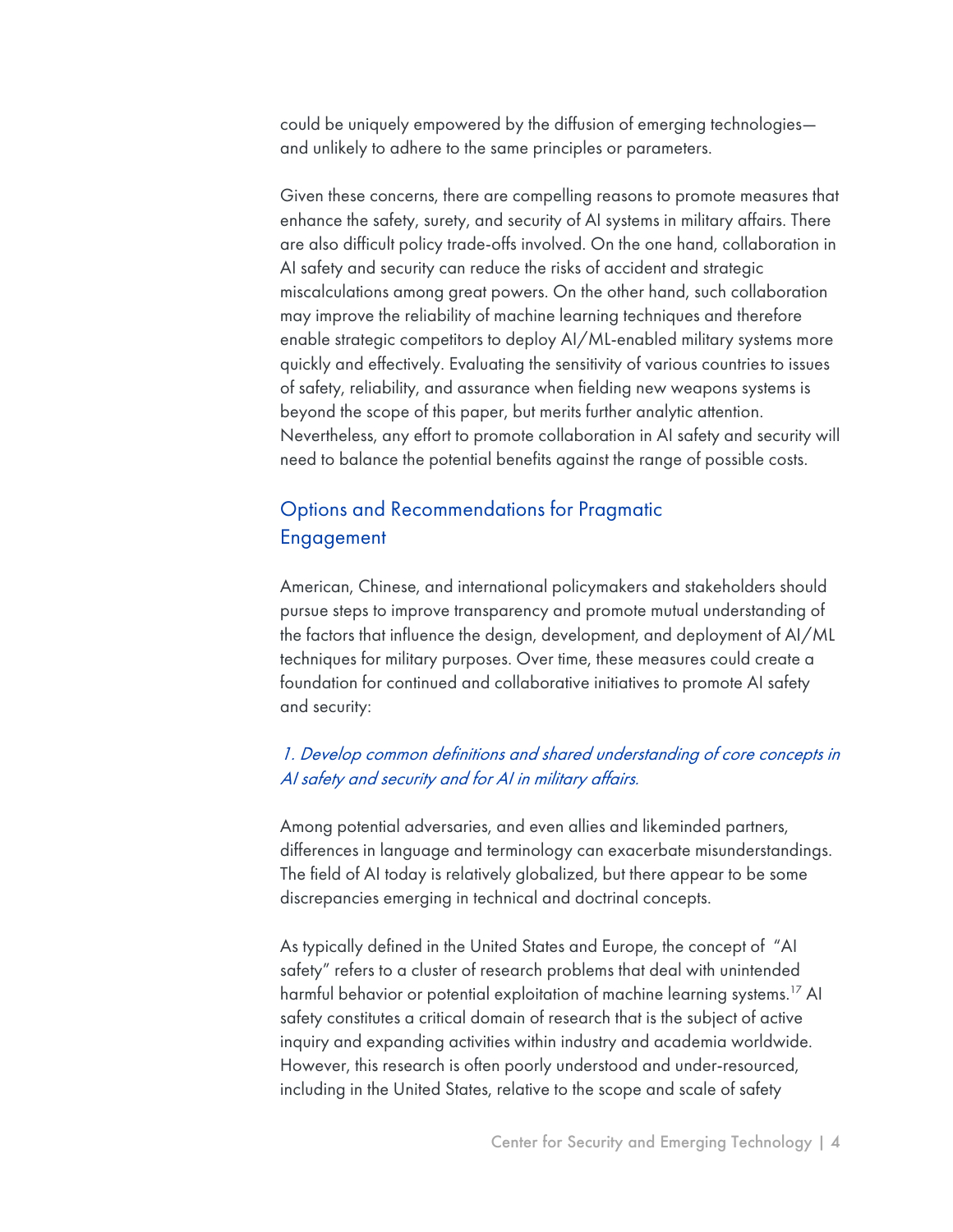concerns that may arise with the widespread deployment of AI systems.18 U.S. policy initiatives to address issues of AI safety remain nascent and could encounter challenges in terms of incentives and implementation.<sup>19</sup> To date, Russia appears to be progressing more rapidly toward fielding and experimentation with unmanned, AI-enabled and potentially autonomous weapons systems, including in the course of its operational experiences in Syria. 20

The Chinese government has started to promote research on and initial frameworks for AI safety. The Chinese approach to AI safety or security ( $\lozenge\bot$ 智能安全, *rengong zhineng anquan*) appears to involve not only technical concerns but also questions about the impact on social stability and the security of the regime against potential threats to its authority.<sup>21</sup> This conceptualization is distinct from the issues under consideration by democratic governments.<sup>22</sup> Chinese concepts of AI safety and security have continued to evolve and progress, pursuant to active research and ongoing initiatives. For instance, the Beijing AI Principles (or "Beijing Consensus on AI," 人工智能北京共识), released in May 2019 by the Beijing Academy of Artificial Intelligence, included an emphasis on how to "control risks" through "continuous efforts ... to improve the maturity, robustness, reliability, and controllability of AI systems, so as to ensure the security for the data, the safety and security for the AI system itself, and the safety for the external environment where the AI system deploys."23 Notably, China's first "Guidelines on AI Safety/Security and Rule of/by Law" (人工智能安全与 法治导则), which addressed issues of algorithm security, data security, intellectual property rights, societal employment (社会就业), $^{24}$  and legal responsibility, were released in August 2019.25

American, Chinese, Russian, and international policymakers should support the convening of technical experts from academia and industry to scope and define shared concepts, concerns, and research directions that involve the safety and robustness of AI systems. This effort should consider alternate framings, such as notions of reliable or robust AI.<sup>26</sup> Participants could elaborate definitions of the relevant terminology and shape constructive discourse, while identifying issues of mutual concern.<sup>27</sup> Such initial engagement, even on questions of definitions and aligning conceptual understanding, can facilitate productive dialogue and could become a basis for sharing best practices and devising sound policies to respond to common concerns.28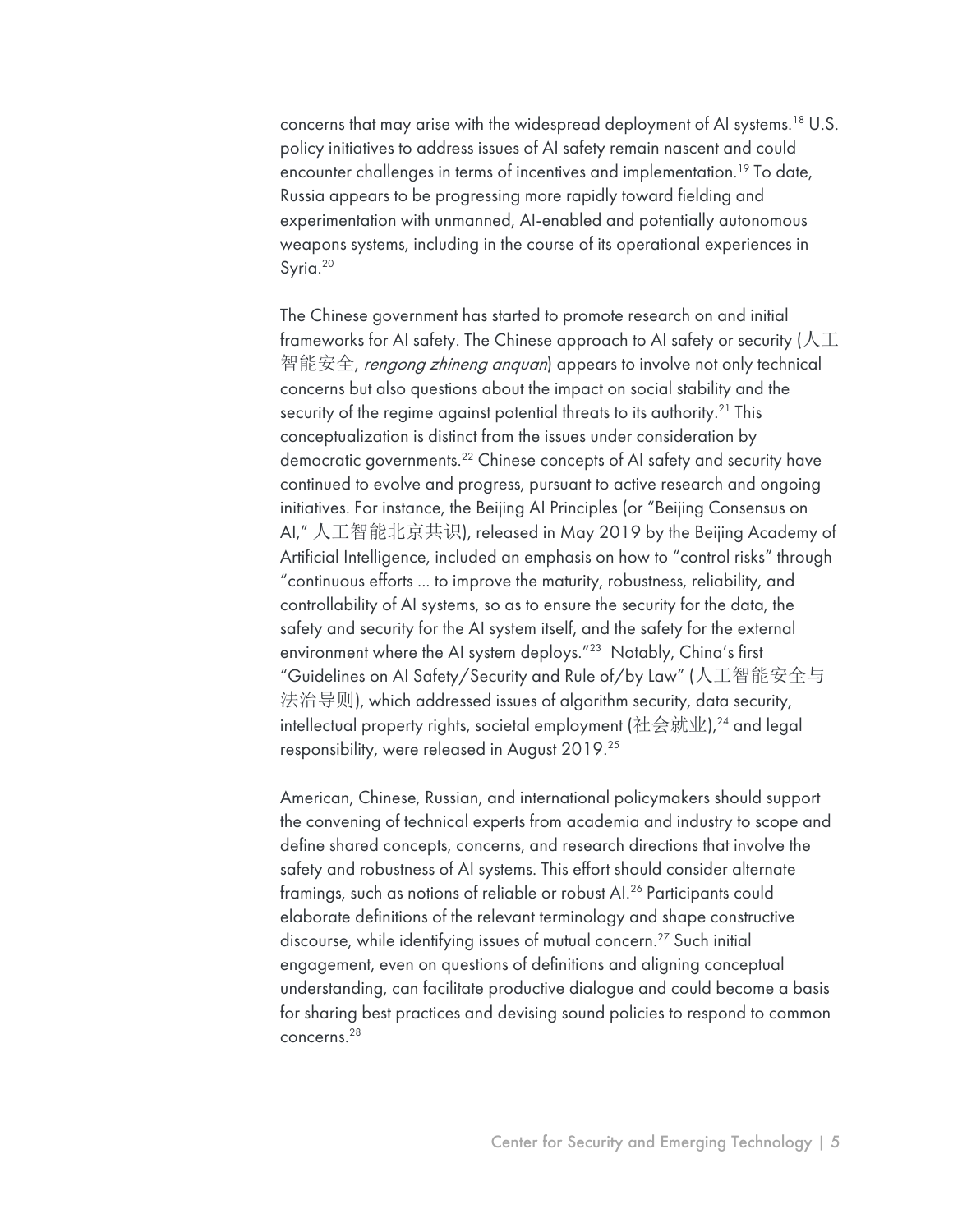2. Pursue joint projects on a trial basis to summarize and evaluate each other's literature on AI safety and other relevant topics, while promoting transparency in AI safety and security research.

Even if trust is lacking and tensions are high, collaboration on carefully chosen initiatives can create a foundation for improved understanding and transparency. For instance, the United States and China have a long history of and continued engagement in scientific and technological collaboration that includes global health issues, such as capacity building on influenza surveillance.<sup>29</sup> This collaboration has often proved mutually beneficial,<sup>30</sup> despite ongoing concerns that such exchanges could be exploited for technology transfer.<sup>31</sup> There are also notable examples of productive bilateral or multilateral cooperation on nuclear issues, including cooperation to facilitate the removal and security of highly enriched uranium from a research reactor in Nigeria to mitigate the risks of non-proliferation.<sup>32</sup>

Even as the great power competition extends to new functional and geographic domains, there are reasons to sustain carefully calibrated engagement with competitors. Current dynamics among the United States, China, and Russia are different from the Cold War, but certain antecedents in Cold War history may hold lessons for today's challenges. Against the backdrop of mistrust and rivalry between the United States and Soviet Union, the Apollo-Soyuz Test Project brought together American and Soviet scientists and engineers for the first international human space flight, involving a rendezvous and joint experiments.<sup>33</sup> Despite persistent geopolitical tensions, scientists from the United States and Soviet Union continued to pursue select scientific and research exchanges, such as biomedical cooperation.<sup>34</sup> These exchanges provided an opportunity for improved understanding, including greater mutual visibility on technological advancements. Today, major powers should consider ways to build on those historical precedents.

Sino-U.S. relations are far more complex and economically interdependent than U.S.-Soviet relations were during the Cold War, including extensive coauthorship and collaboration in AI research.<sup>35</sup> Although a tendency toward strategic distrust on both sides may remain an enduring feature of the U.S.- China relationship, pragmatic engagement on discrete issues could serve the interests of both sides. In AI safety, an initial joint project could include collaboration between Chinese- and English-speaking countries to translate, summarize, and evaluate each other's scientific literature on AI safety and security. These efforts could focus on promoting transparency into applications of AI safety research, such as joint projects on verifying and validating systems for autonomous vehicles. One mechanism for future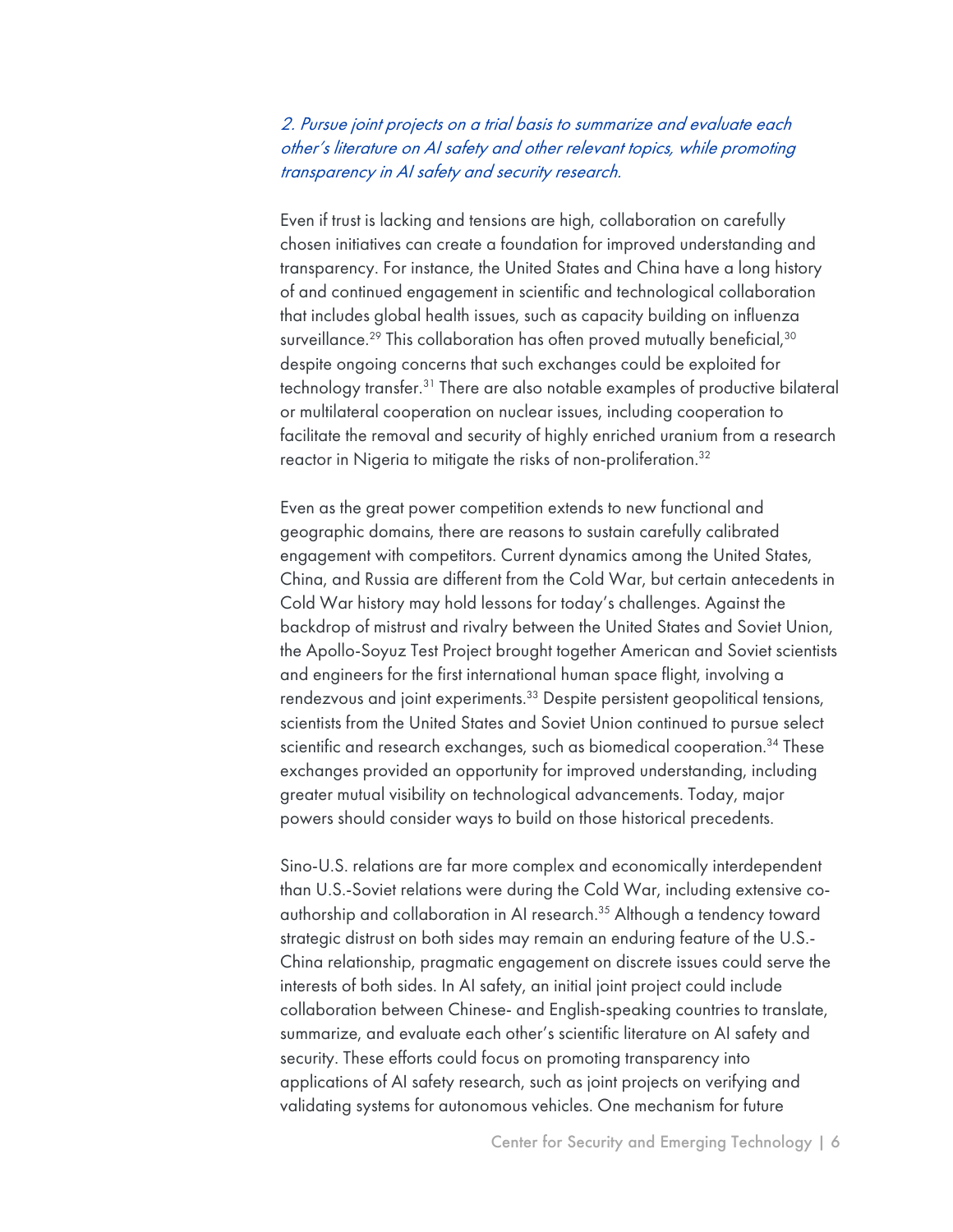collaboration could be the U.S. National Science Foundation and the National Natural Science Foundation of China program co-funding research undertaken by joint U.S.-China teams.36

#### 3. Facilitate further Track 2 and Track 1.5 dialogues on concrete problems in AI safety and related security concerns.

The United States should promote and facilitate academic exchanges and research collaborations that bring together technical experts and social scientists from American, Chinese, Russian, and international institutions. Such dialogues could discuss concrete issues in AI safety, such as reward hacking, robustness to shifts in context, scalable oversight, verification and validation protocols, and progress toward reliable and interpretable AI/ML systems.<sup>37</sup> Industry stakeholders and policymakers could support these dialogues by providing resources and convening working groups on the sidelines of diplomatic engagements and international conferences.

These expert working groups could focus on specific topics in AI safety and then share their findings publicly or with their governments through designated channels. As with the Pugwash conferences during the Cold War, these dialogues could facilitate mutual understanding among scientific and technical experts.38 Dialogues on AI safety could be sustained with appropriate parameters and assessments of risk in place, despite contentious geopolitical circumstances.39 The international landscape for research and innovation is far more globalized than during the Cold War, and a more multilateral approach could prove effective in defusing and mitigating bilateral tensions and introducing a greater diversity of perspectives.

At the same time, gaps often exist in outlook between scientists and policymakers, such that trust and potential outcomes from Track 2 initiatives cannot be expected to translate directly or necessarily into Track 1 progress. Working groups and conferences could gradually incorporate participation from government officials to elevate these discussions to the Track 1.5 level.<sup>40</sup> Alternatively, participants could develop tighter feedback mechanisms between Track 2 conversations among non-governmental experts in order to inform future Track 1 official dialogues among government officials.

4. Develop common standards and shared methodologies of testing, evaluating, verifying, and validating systems for AI products and systems, including in such global industries as healthcare and autonomous driving.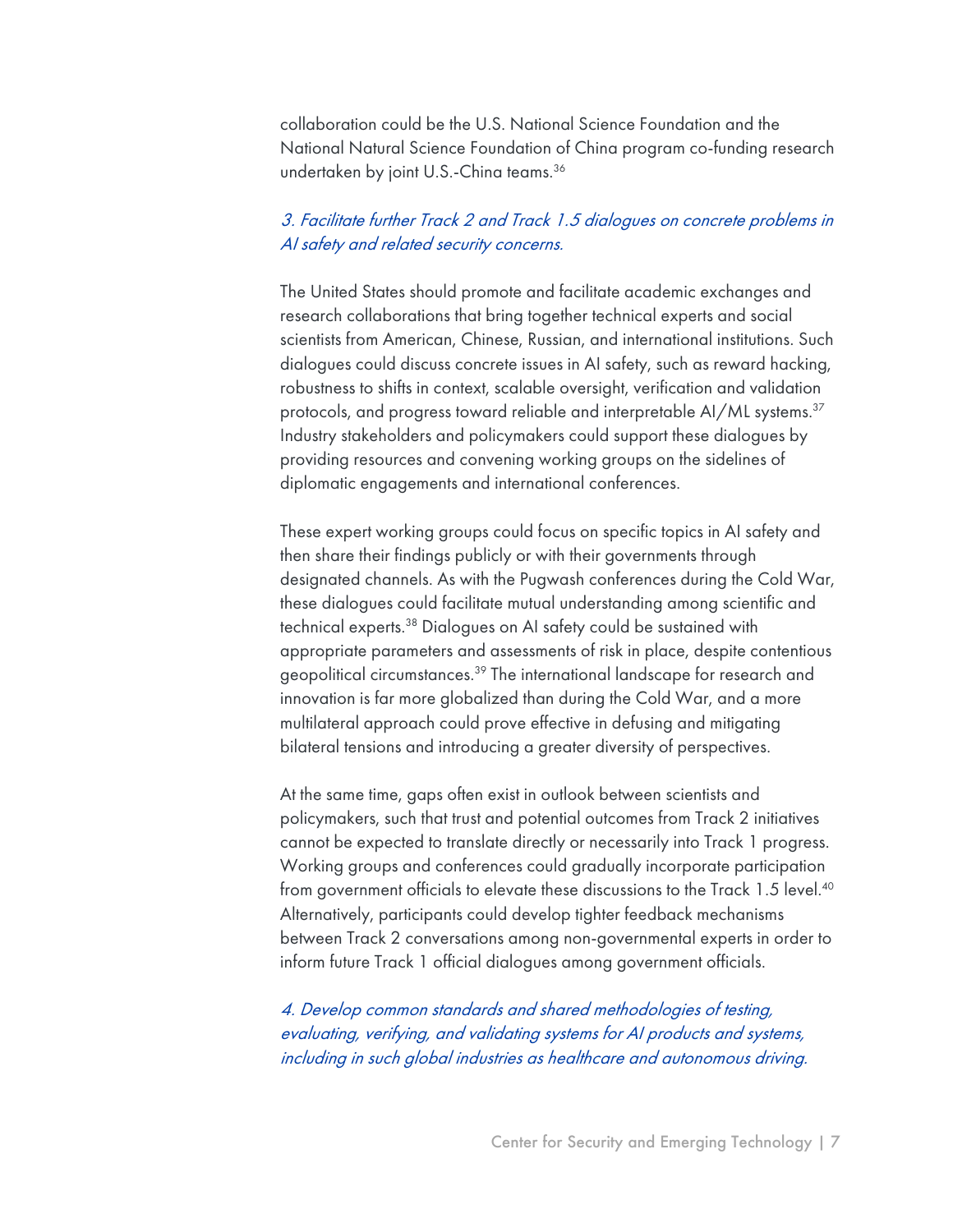U.S., Chinese, and international policymakers could support the convening of a group of experts from academia and industry to discuss common safety, testing, and validation standards around self-driving cars and other AI products, such as medical devices. This effort could include enlisting officials from the National Institute of Standards and Technology and its counterparts from Chinese, European, and other relevant institutions to discuss shared standards for testing autonomous vehicles and the vulnerabilities of these systems to adversarial attacks and systemic failures. Policymakers could support and leverage existing initiatives through the Institute of Electrical and Electronics Engineers to convene such collaborations.<sup>41</sup> Although these efforts are critical and should be sustained, government involvement can address market failures that create obstacles to adequate investment in the research and implementation of AI safety and security measures. Greater focus at the federal level will also help bridge gaps between industry and governmental programming.

Over time, discussion on critical issues of testing, evaluation, verification, and validation could extend to security dialogues and future military-to-military engagements. The United States, China, and Russia whether bilaterally or multilaterally in conjunction with other major militaries, could explore the development of policy and technical standards for the robustness and assurance of AI systems used for military purposes, including best practices for testing, evaluation, verification, and validation, pursuant to requirements. For example, security experts and militaries could agree that no highly automated or autonomous systems should be involved in targeting decisions where there is any risk of civilian targets being harmed, unless and until it meets specific legal and robust technical standards. These standards could include establishing with sufficient confidence whether a given system can appropriately distinguish between military and civilian targets in compliance with international humanitarian law. On the one hand, militaries around the world have been integrating semi-automated functionalities into weapons systems since the 1980s, especially for air defense, without robust technical standards in place.<sup>42</sup> On the other hand, existing weapons systems with varying degrees of automation or autonomy have experienced notable failures and accidents in correctly identifying valid targets.<sup>43</sup>

The legal and policy issues that arise from these technical concerns could be addressed by sharing and clarifying policy frameworks. These efforts could also extend to questions of legal liability, policy parameters, and the application of the laws of armed conflict frameworks to the use of AI-enabled or autonomous weapons systems. For instance, the U.S. Department of Defense's Directive 3000.09 on Autonomy in Weapons Systems established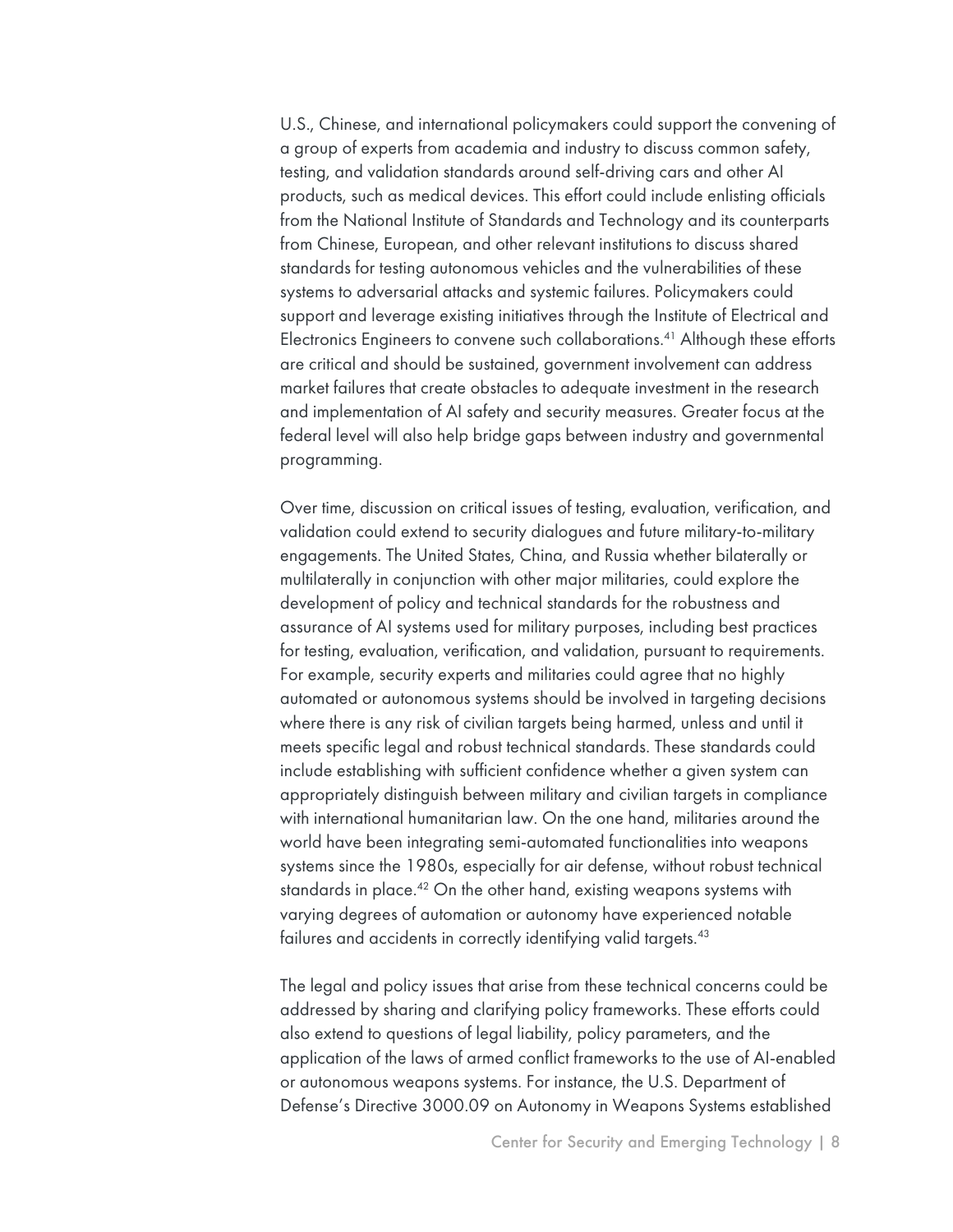guidelines "designed to minimize the probability and consequences of failures in autonomous and semi-autonomous weapon systems that could lead to unintended engagements," including policies for testing, evaluation, verification, and validation; training; doctrine; and tactics, techniques, and procedures.44 It is unknown whether the Chinese or Russian militaries have developed or plan to produce comparable policies.

# 5. Integrate AI safety and security concerns into existing U.S.-China and U.S.- Russia strategic dialogues on cyber security, nuclear issues, and strategic stability.

The United States, China, and Russia should consider incorporating issues of AI safety and security into ongoing dialogues on cybersecurity and nuclear stability.45 The integration of AI across a range of military applications will impact dynamics in the cyber domain and may even have relevance to nuclear capabilities. The impact of AI on global security will depend on how it is integrated into and employed within existing domains and systems.<sup>46</sup> In particular, there are reasons for concern about the impact of autonomous weapons systems on the future of deterrence and strategic stability.<sup>47</sup> Debate continues about the potential for a "new era" of counterforce to undermine the survivability of nuclear arsenals.48 The introduction of AI could improve targeting by enabling a degree of reliability, precision, and coordination in detection and targeting not previously possible, rendering nuclear arsenals potentially vulnerable in novel ways that could prove destabilizing.<sup>49</sup>

Against the backdrop of strategic technological uncertainties, various militaries may pursue divergent approaches or behave in accordance with distinct calculations of risk. Militaries tend to evaluate each other's intentions and capabilities in terms of worst-case possibilities. Given this reality, and the likely deficit of trust on both sides, security dialogues can serve a critical function by ensuring regular communication, including the identification and mitigation of biases, risks, and misperceptions. These efforts could also include discussions of approaches to maintaining meaningful human control of AI-enabled and autonomous weapons systems, as well as specific options for crisis management and de-escalation in response to accidents or systemic failures in military applications of AI/ML. <sup>50</sup> It will also be important to recognize and seek clarification on differences in U.S. and Chinese nuclear doctrines, including apparent differences in the weighting ascribed to false positives and false negatives,<sup>51</sup> as well as differing approaches to crises and escalation management.<sup>52</sup>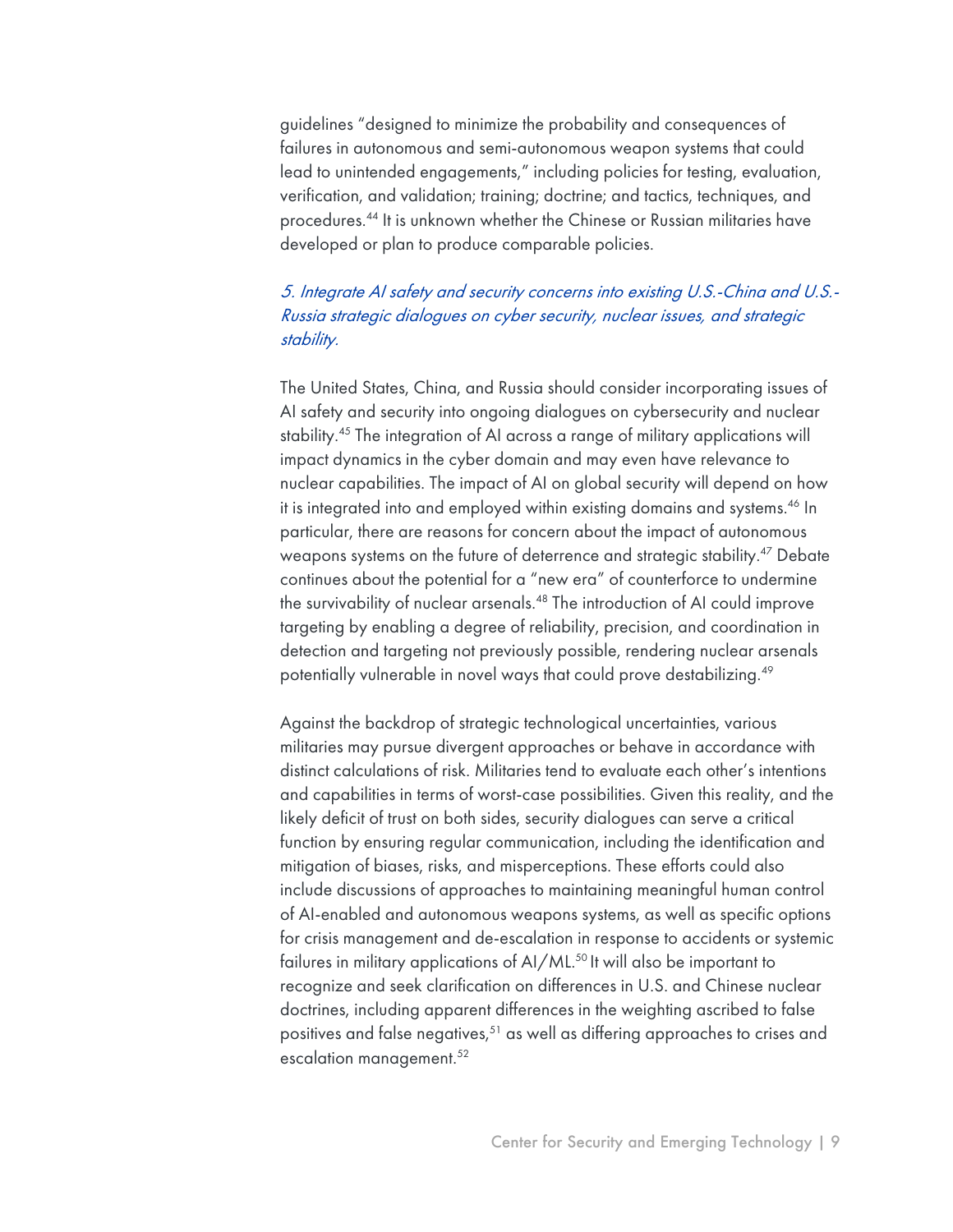Ongoing dialogues could contribute to a shared understanding of the technical risks and possibilities of unintended engagements and escalatory consequences with greater autonomy and increased employment of AI/ML techniques, such as in cyber capabilities and operations. Policymakers should weigh the relative benefits of working through existing mechanisms for dialogue as opposed to creating new multilateral approaches and standalone dialogues. In recent history, while concrete progress on risk reduction and crisis management has proven more elusive, U.S.-China military-to-military relations have achieved some success in conveying signals and clarifying intentions.<sup>53</sup> It will be all the more critical to seek and reach shared understandings on these issues in the future.

#### 6. Devise potential parameters and institutional architectures for an "open skies on AI."

In moments of intense rivalry, improvements in transparency can reduce misperceptions and promote shared situational awareness in ways that render clandestine preparations for a military attack more challenging. During the Cold War, the United States proposed to the Soviet Union what later became known as the Open Skies Treaty.<sup>54</sup> While the Soviets initially rebuffed this proposal, it helped lay the groundwork for verification regimes that the United States and Soviet Union agreed to within their nuclear treaties. The Open Skies concept was subsequently revived and negotiated between members of NATO and the Warsaw Pact.<sup>55</sup> Signed in 1992, the treaty allows for aerial surveillance of military forces and activities.<sup>56</sup>

Recently, the future of "Open Skies" has been called into question, in part because of challenges in the treaty's implementation, but defenders underline its historical and continuing importance as a model for promoting transparency through agreed mechanisms for monitoring and information sharing.<sup>57</sup> In AI, verification may prove far more challenging, but technical solutions, including those that enable sharing of the characteristics of a model without compromising the privacy of the training data used, could facilitate an appropriate balancing of security and transparency.<sup>58</sup> As attention turns to Al as a new focal point of rivalry, the uncertainty of measuring relative progress in AI research and its military applications could heighten the security dilemmas that often characterize and exacerbate great power rivalries.<sup>59</sup> Militaries may tend toward overestimating or exaggerating each other's capabilities, even to an extent that can fuel arms racing dynamics, while potentially overlooking the risks of misperception or miscalculation.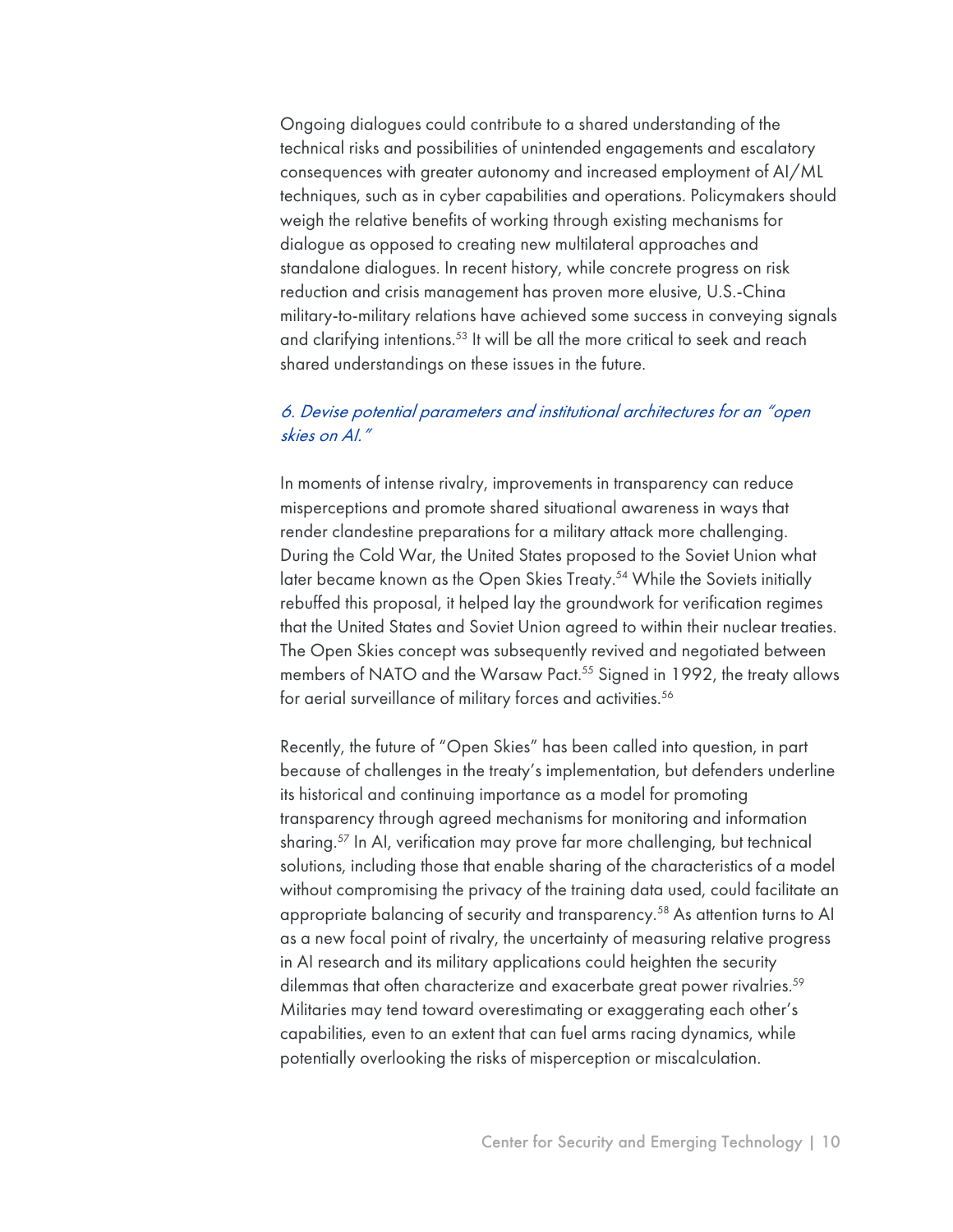For AI safety, one way to manage this dilemma could be for technical and non-technical experts from both countries to conduct shared demonstrations of commercial AI systems and observe the systems' failure modes. These shared demonstrations could build trust, foster a culture of responsibility among AI researchers and organizations, and spur research into AI safety protocols. Since commercial enterprises account for the majority of AI research and spending, including research and spending relevant to future military capabilities, policymakers should increase their outreach to companies, particularly those openly contributing to dual-use or military research and applications. Governments should also dedicate resources to sectoral analysis of how commercial technologies are governed and managed, including to prevent their exploitation by non-state actors with malicious intentions.<sup>60</sup> For instance, it could be productive to develop norms and guidelines on adversarial examples and data poisoning, or at least an improved understanding of vulnerabilities in AI/ML systems.

# 7. Establish channels to share AI research whose transfer and diffusion could prove generally beneficial.

Under certain circumstances, it may be mutually beneficial to transfer—even to rivals or potential adversaries—technologies or techniques to reduce risk and prevent accidents. During the Cold War, the United States developed and offered to share permissive action links as a cryptographic control to guard against unauthorized employment of nuclear weapons.<sup>61</sup> At present, a comparable undertaking could include efforts to define the types of AI research both countries would be willing to share and promulgate. Experts from the United States, China, and Russia could explore improvements in AI safety and surety, such as failsafe mechanisms or supervisory algorithms. Of course, there is a risk that sharing these ideas could be one-sided or subject to exploitation, but initial exchanges on the topic could gauge the viability of this approach.

AI research is often open and open source in character, but established channels can facilitate the transfer of knowledge in areas of mutual benefit. For example, advances in interpretability could allow researchers to better understand and anticipate risks in the AI systems they are building and deploying. Even among competitors, there may be benefits to sharing and collaborating on machine learning models that provide estimates of uncertainty. If major militaries or intelligence communities become more reliant on AI/ML for early warning and predictive analytics, for instance, potential mistakes could create dynamics of algorithmic misperceptions that result in strategic miscalculation or accidental escalation.<sup>62</sup> There may also be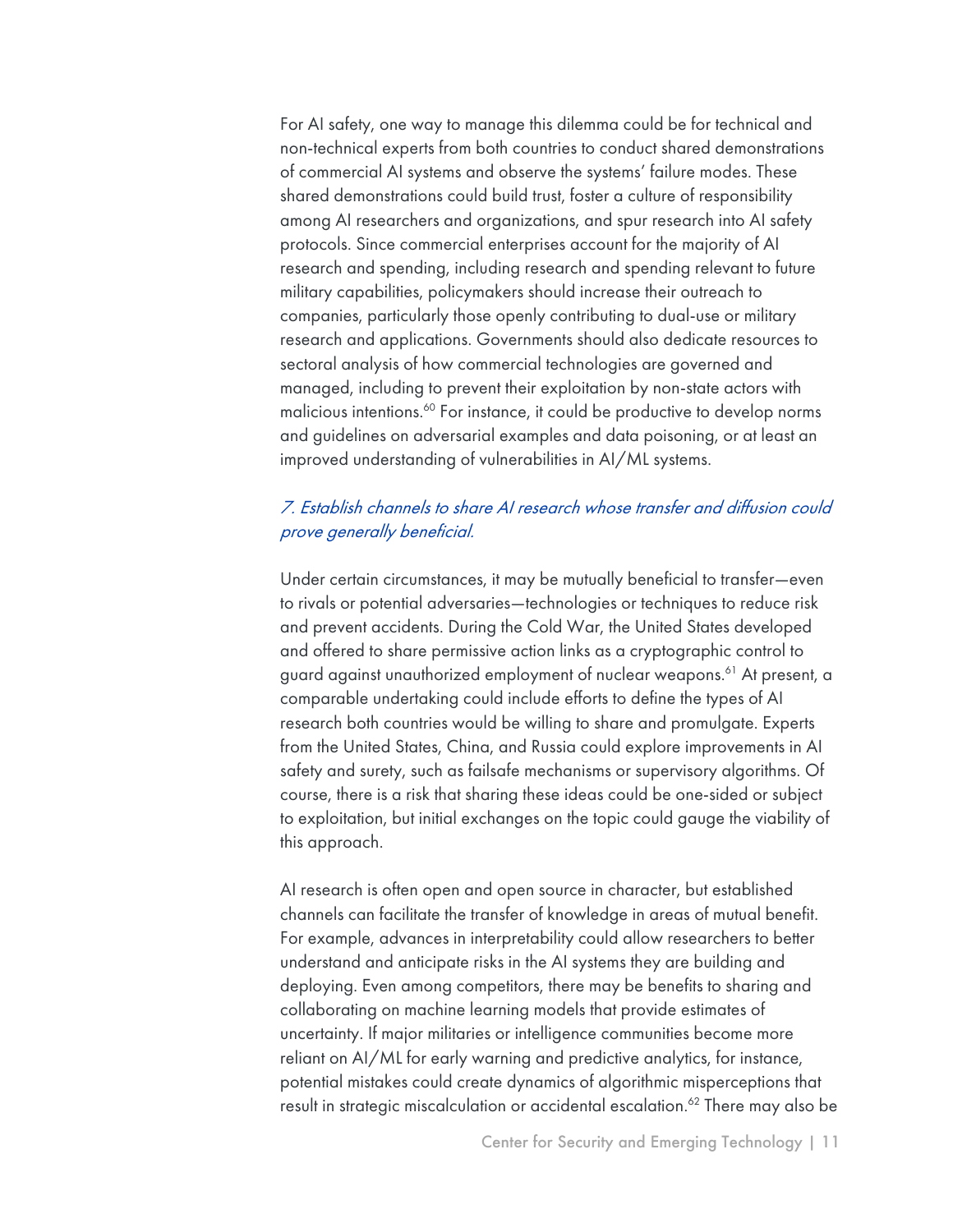benefits in exchanging best practices and sharing information on progress in developing countermeasures to adversarial examples; detection of bugs, ambiguities, and negative externalities; and scenario planning for misuses of or accidents involving AI. Such exchanges could happen, and to some degree are already occurring, in industry and academia because of the relative openness of AI as a field. Governments can play a role in facilitating these discussions, connecting them to ongoing policy processes, and establishing parameters to mitigate risk in the process.

In the future, policymakers could explore the development and exchange among militaries of failsafe mechanisms to prevent loss of control or provide a "circuit-breaker" or failsafe in the case of unintended engagements. At a minimum, governments could agree on a protocol for informing each other of AI-enabled or autonomous systems that are malfunctioning, such as an underwater autonomous system that experiences navigation difficulties resulting in its intrusion into another state's territorial waters. One template for such a protocol could be the Incidents at Sea Agreement between the United States and the Soviet Union.<sup>63</sup> It will be important to address the potential for gaps in development and assurance from a multidisciplinary perspective.<sup>64</sup> Already, major power militaries are developing weapons systems with varying degrees of autonomy that incorporate new advances in AI/ML. Given the many reasons for skepticism that a ban is feasible in the near future, the introduction of failsafe and crisis management mechanisms could reduce risks.

#### Lessons Learned and Challenges

Pragmatic engagement on these core concerns of AI safety, security, and stability must be informed by an understanding of past experiences and potential challenges. The lessons learned from previous U.S.-China and U.S.- Russia dialogues and technological collaborations can maximize the areas of productive conversation and minimize the potential negative consequences of these complex interactions. At the same time, the choice between pursuing bilateral and multilateral engagement on these issues merits careful consideration. As Track 2 dialogues in the Asia-Pacific have expanded significantly in scope and number, the research on and evaluation of their impact remains nascent.<sup>65</sup> For the United States, direct dialogue with China and Russia may be productive on some issues, yet bilateral efforts have at times encountered intense frictions. Multilateral engagements may therefore be beneficial on issues of more general concern. These dynamics deserve continued study.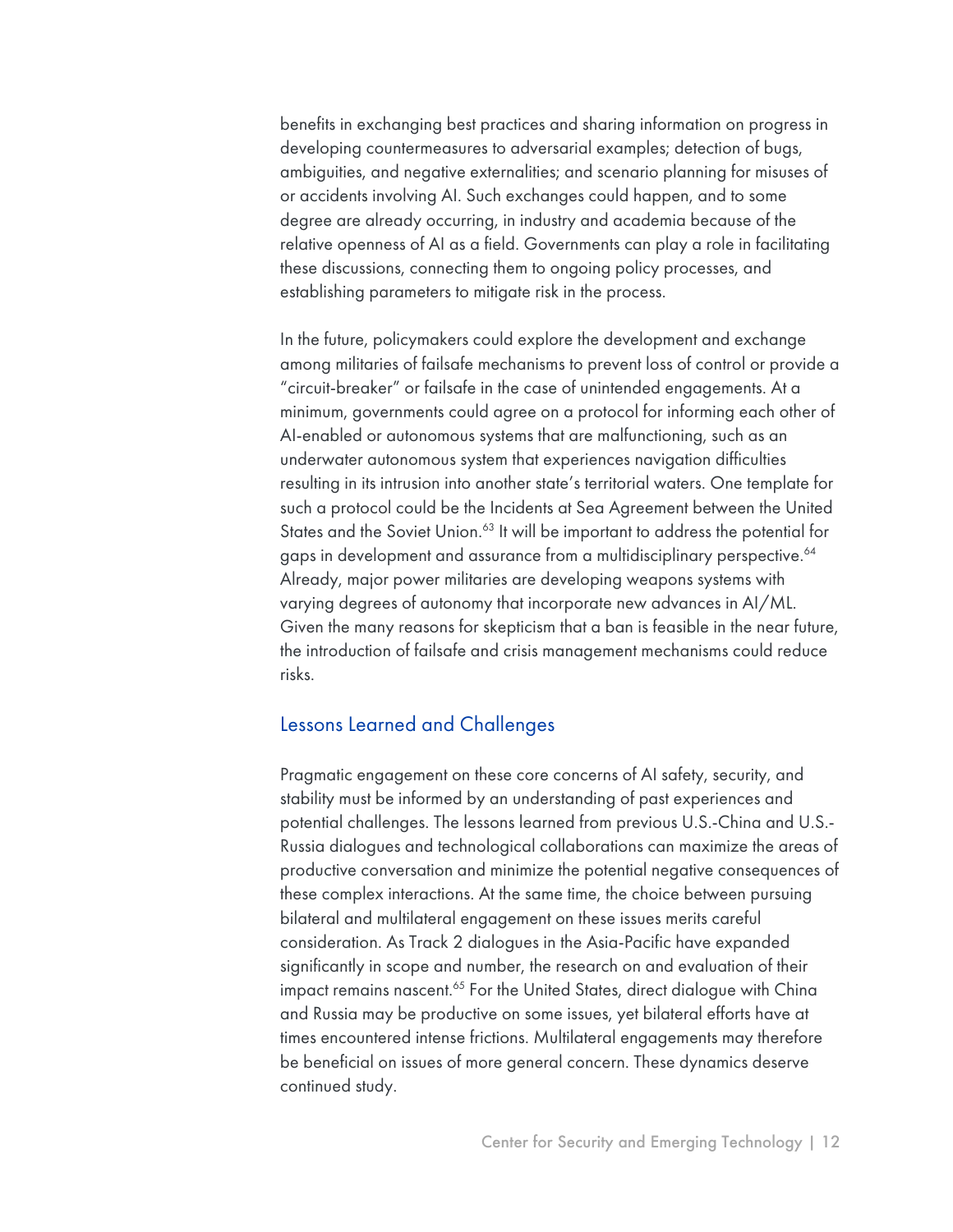We encourage consideration of the following lessons learned and principles to inform ongoing and future initiatives:

- Pursue a practical approach to progress and aim to achieve realistic objectives. There is value in tackling narrow, concrete issues that can show early, tangible results in order to sustain momentum for continued discussions, particularly at a moment of intensifying geopolitical competition. In pursuing a long-term vision, a persistent focus on initial steps and concrete deliverables is important to manage expectations, since results tend to require patience and "continuous engagement" over time.<sup>66</sup>
- Convene relevant stakeholders with the right range of expertise, experience, and perspectives. It is vital to bring the right participants to the table from the start, ensuring a good match of counterparts with relevant expertise and experience on both sides. Ideally, the process of convening the dialogue should be informed by mapping out the key players and stakeholders in AI safety and security on both or all sides, identifying critical needs, misperceptions, and productive avenues for conversation. Seniority can be important to ensure that the outcomes have buy-in from relevant stakeholders. At the same time, ensuring current expertise and relevant experience requires looking beyond the "usual suspects" or typical interlocutors.<sup>67</sup> In particular, dialogues on AI and otherwise should consider diversity and inclusion as core factors that mitigate groupthink in these conversations.68 From a practical perspective, organizers should also take into account geographic considerations that may affect various participants differently, including due to security concerns and difficulty in obtaining visas or permission to travel. Given security concerns among the United States, China, and Russia, there is a trend toward having dialogues in third countries, elsewhere in Asia or in Europe. This is one practical approach to maximizing participation on both or all sides.
- Expect and require reciprocity and symmetry in exchange. In some past dialogues, perceived disparities in levels of openness and transparency among Chinese and American participants have tended to become a source of friction. Indeed, while sharing and signaling on important messages can be productive regardless, limited progress in transparency can undermine the sustainability of engagement, or even raise questions about attempts at deliberate misdirection or manipulation through misinformation.<sup>69</sup> Ideally, these efforts should be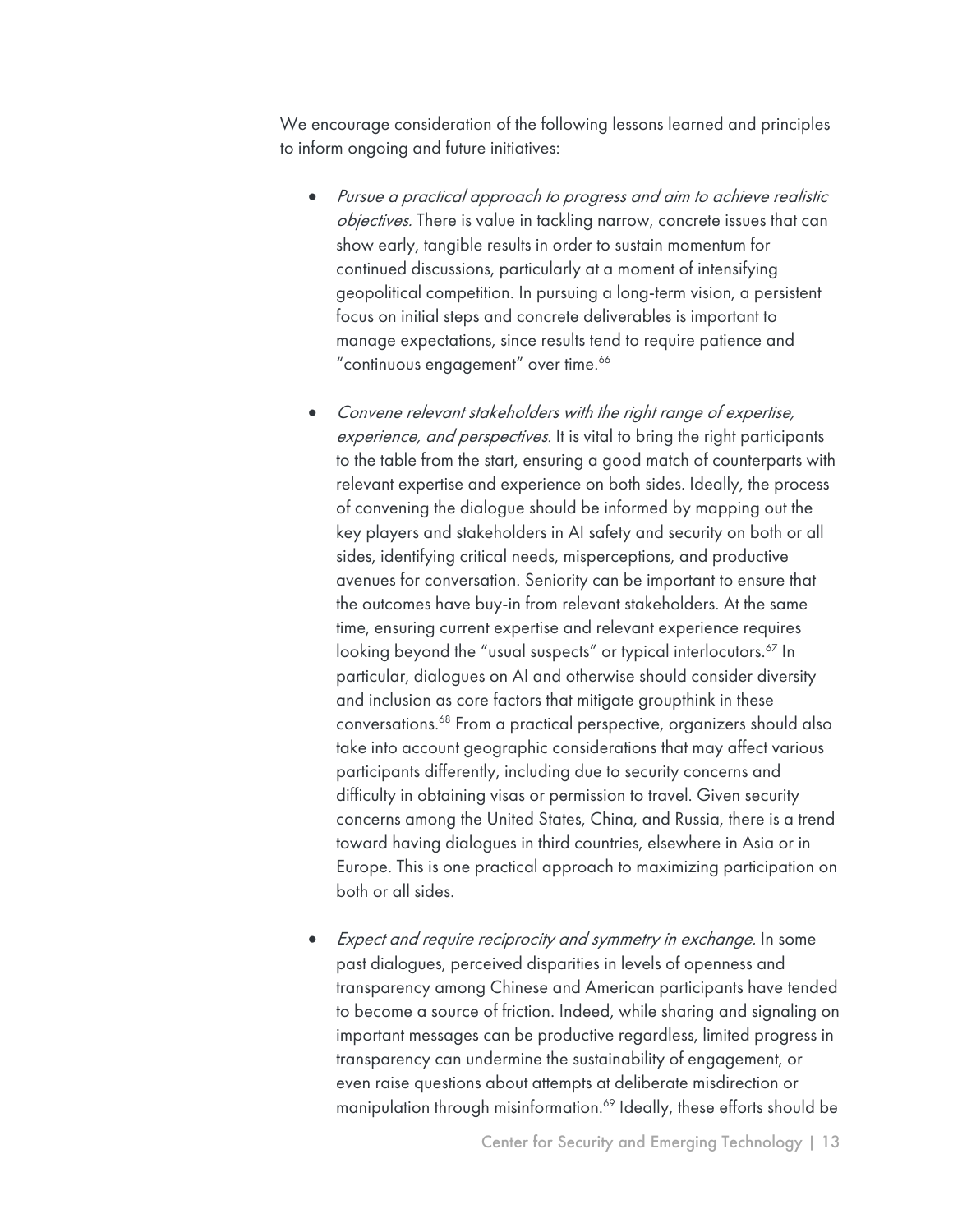designed in a manner that requires and is contingent on relative reciprocity and promotes symmetry in exchanges.

- Mitigate the risks of technology transfer and counterintelligence. U.S.-China dialogues and technical exchanges have often provoked concerns about their potential for exploitation of access to sensitive information and targeting of intelligence efforts against experts, scientists, or officials.<sup>70</sup> It is important to consider and balance the tradeoffs: maximizing the granularity of these conversations by including more strategic and technical experts, on the one hand, and mitigating the risks of collection and counterintelligence on the other. Although the state of AI as a field remains open and collaborative, participants in these dialogues should exercise caution and appropriate judgment to address concerns about dual-purpose exploitation of knowledge or technology. At the same time, a norm or expectation that both/all sides will be providing reporting through appropriate channels to their respective governments can also be productive in ensuring that insights and lessons learned are conveyed.
	- o On both sides, participants may be concerned about their counterparts' objectives, potential engagement in collection, or both. In some cases, Chinese participants in such engagements may be linked to and could enable targeting for intelligence purposes, including for the Ministry of State Security or military intelligence. The Chinese Communist Party's United Front Work Department has also leveraged dialogues as a means of cultivating relationships and shaping perceptions with the objective of exerting influence.<sup>71</sup>
	- o For American participants, preparation is paramount, and awareness of issues like personal cyber security is critical. For instance, the U.S. government should dedicate more resources and establish clearer parameters for informing and prebriefing military and government representatives who are participating in these dialogues, as well as civilian, nongovernmental participants.
- Ensure that dialogues and collaborative engagements are structured, routinized, and regularly evaluated for their results. It is important to ensure that Track 2 conversations are regular and ongoing as opposed to one-off events. This consistency may require developing concrete metrics to evaluate results and justify continuation. For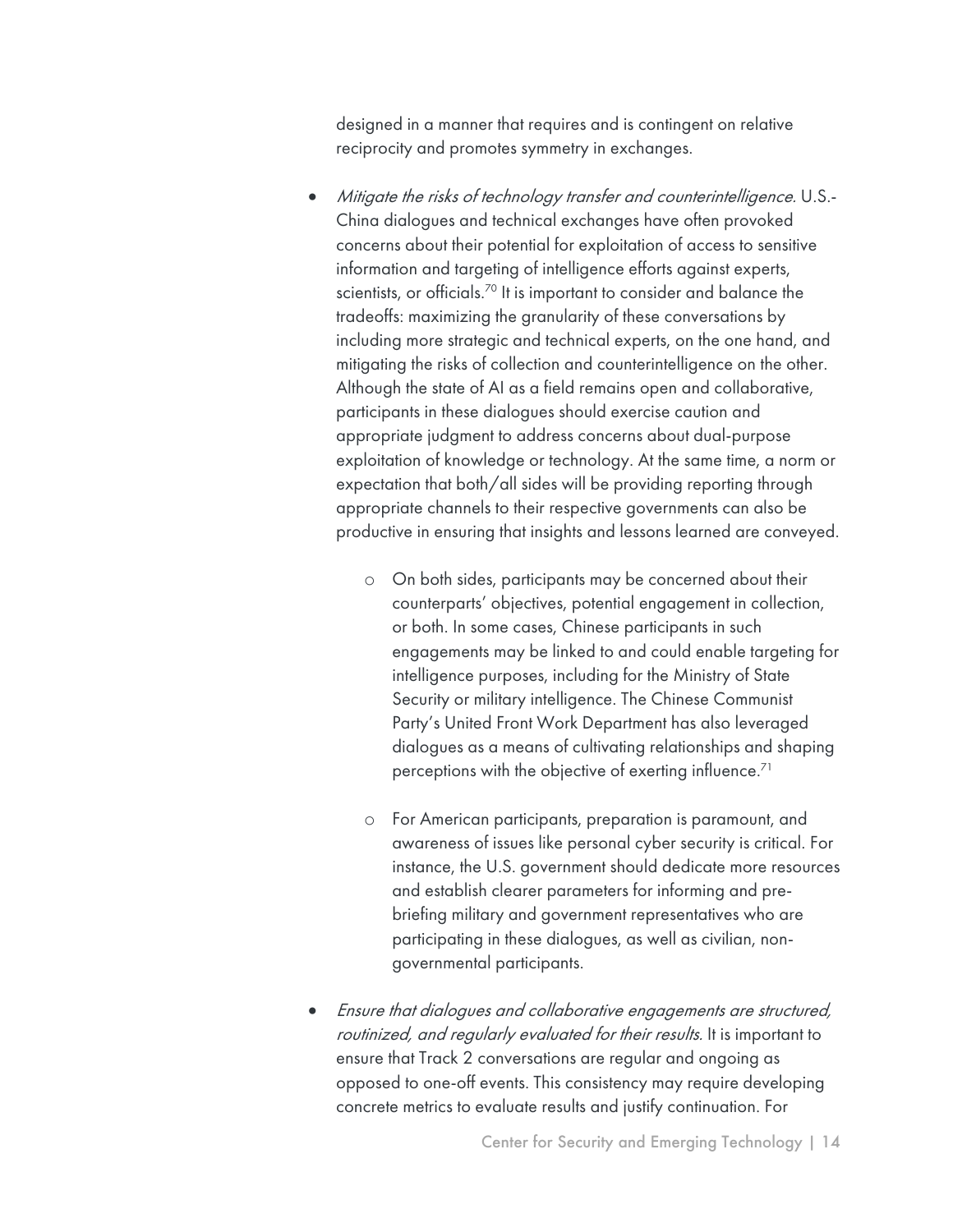instance, producing reports or joint statements and analytic or academic publications can be constructive, but these products must be balanced against the value of patience and confidentiality in discussions.

- Establish clear communication and address the potential for misinterpretation. Initiatives should address difficulties in miscommunication or misinterpretation issues up front and early, such as clarifying definitions of "AI," AI safety and security, and standards for robustness and assurance, as well as best practices for testing, evaluation, verification, and validation. Practically, reliable simultaneous interpretation, which often requires specialized expertise in translation on topics that can be highly technical, is a prerequisite for productive conversations.
- Prioritize candor in raising serious concerns, while maintaining civility and amicable interaction. It is counterproductive to refrain from fully and openly articulating urgent concerns and differences of opinion, including on issues of values and human rights, at a time when serious issues remain unresolved in U.S.-China and U.S.-Russia relations. In particular, U.S.-China engagement can risk legitimizing human rights atrocities in Xinjiang, civil rights violations in Hong Kong, and other deeply concerning practices unless participants raise them in the conversation where salient.<sup>72</sup> The risks of moral hazard and "ethicswashing" are real, particularly if dialogues on issues of AI ethics, safety, and security in China fail to address the ways in which the Chinese government has been leveraging AI to bolster state capacity for censorship and surveillance, including the use of facial recognition to target ethnic minorities.<sup>73</sup> Fear of causing offense or a tendency toward self-censorship can hinder those at the table from being willing to raise such issues directly and without fear of "losing access" or being subject to retaliation (e.g., being denied a visa).<sup>74</sup>
- Coordinate and maintain shared situational awareness across related dialogues. Consistently, a lack of adequate coordination across or among dialogues and within the U.S. government can hinder the development of shared situational awareness and promulgation of lessons learned. These dialogues are often not public, but there is a norm and an expectation that the sides will brief their respective governments, which is also important to ensure that results can inform current and future Track 1 interactions. No single clearinghouse in the Department of State, Department of Defense, or elsewhere in the U.S.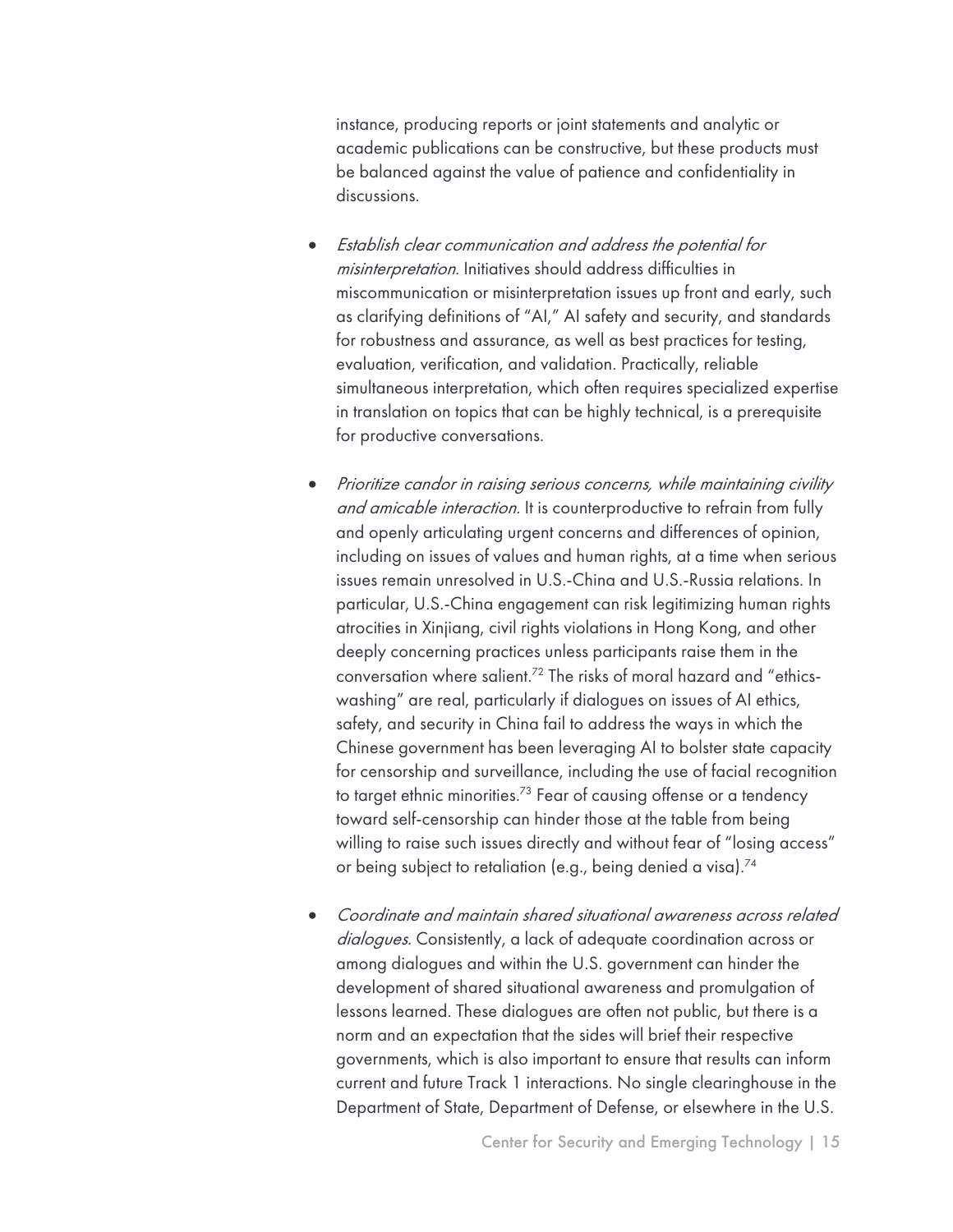government appears to track and monitor these activities. There are often major asymmetries in coordination and preparation among American, Chinese, and international participants in this regard. As a consequence, the U.S. government may have limited visibility on what's happening and where Track 2s have a logical tie-in with Track 1 initiatives. There should be tighter feedback loops between Track 1 and Track 2 dialogues where appropriate, including meetings and coordination among governmental and non-governmental stakeholders throughout the process to ensure clarity of objectives, information sharing, and channels for actionable recommendations.

• Examine and introduce lessons learned from recent and historical experiences. There is value in undertaking more comprehensive assessments of different Track 2 conversations and diplomatic negotiations on arms control to identify lessons learned and best practices. It is important to capture and operationalize lessons learned from the recent history of Track 1.5/2 dialogues with China and Russia, particularly those involving nuclear issues and, more recently, cyber security, as well as ongoing engagements with allies and partners. 75

#### Conclusions and Implications

The stakes are too high to refrain from pursuing challenging conversations on AI safety and security. It is encouraging that policymakers and stakeholders in the United States, China, Europe, and worldwide appear to be open to and support engagement in these discussions.

Against the backdrop of complex geopolitical contingencies, trust among great powers is lacking, and even historical alliances are coming under new pressure. These issues transcend any single country or government, involving a much wider range of stakeholders and uniquely complex threats and challenges. Even if progress is slow, the benefits include potential for instilling common norms, practices, and behaviors within discrete communities.76

On these vital issues, pragmatic engagement should pursue courses of action that can be productive even in the case of a deficit or absence of trust. U.S.- China competition has been heightened by the mutual construction of narratives that reinforce rivalry and adverse perceptions of "the Other."77 Attempts to build trust or address mistrust are unlikely to yield near-term dividends, given the overall climate of great power relations. In this context,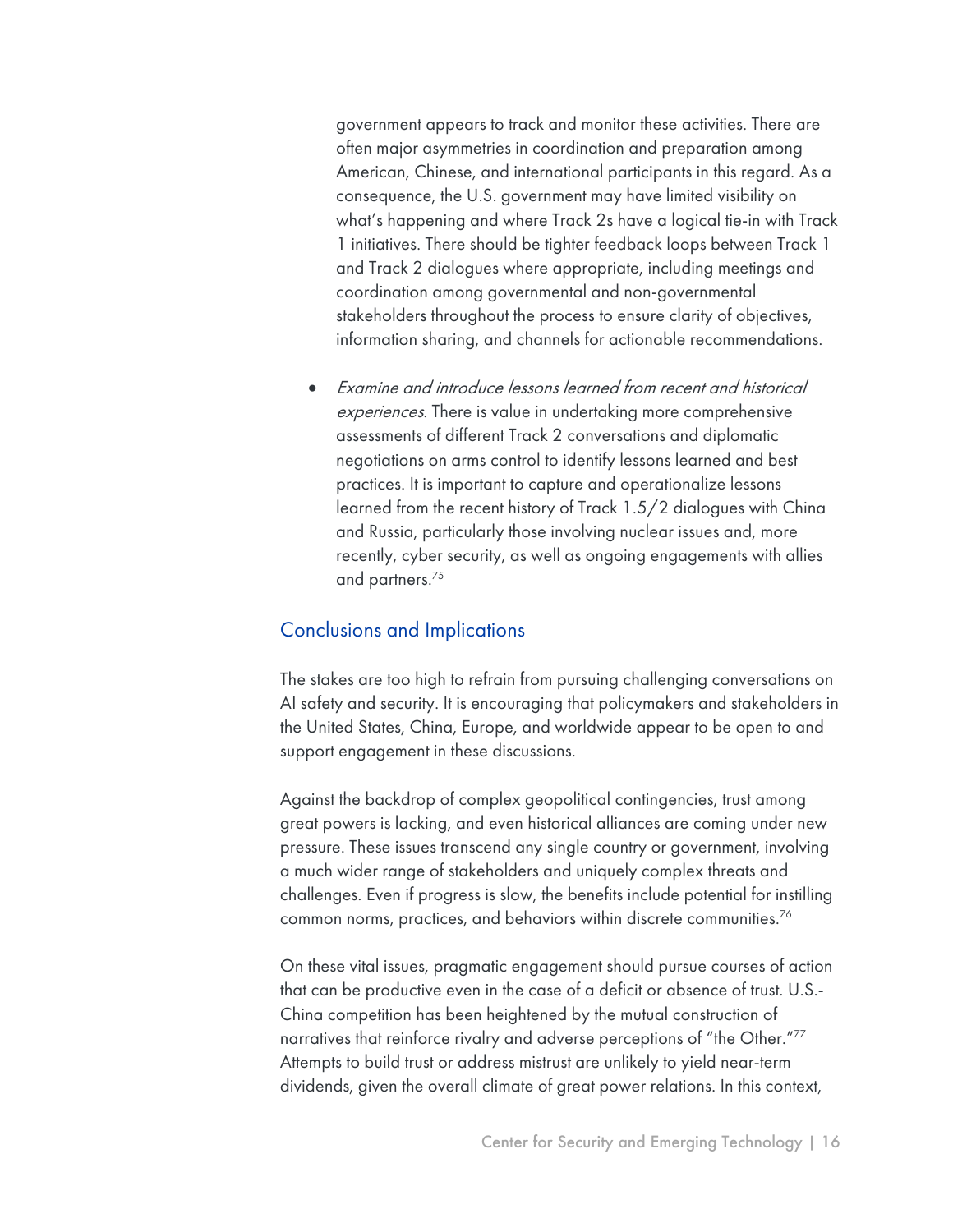policymakers will need to explore options for costly signaling of intention and credibility.78 It is worth considering the range of possible signals that both sides might convey to enhance the credibility of their respective commitments on AI safety and security. All militaries should consider restraint in deployment of AI-enabled and autonomous weapons systems while exploring mechanisms to demonstrate commitment and implementation of any agreements in the absence of feasible options for verification.

The shared threats and challenges of AI present an opportunity for pragmatic international engagement. In recent history, the United States has been a leader in the construction and maintenance of the rules-based international order. New trends in geopolitics and emerging technologies present new challenges to existing institutions and demand new paradigms to mitigate risk. As today's order comes under greater pressure, it is imperative for American policymakers to re-engage on such critical challenges. U.S. policy priorities on AI safety begin at home, but also must extend to international engagement and collaboration with allies, partners, and competitors. The core issues of AI security are at once abstrusely technical and incredibly strategic, demanding attention at the highest levels of leadership. Creative thinking on policy solutions can look to historical lessons from bilateral and multilateral engagements on military-technical issues, while seeking novel solutions. Great powers should exercise greater agency in shaping the future of AI and responding to the dilemmas it poses for global security and stability.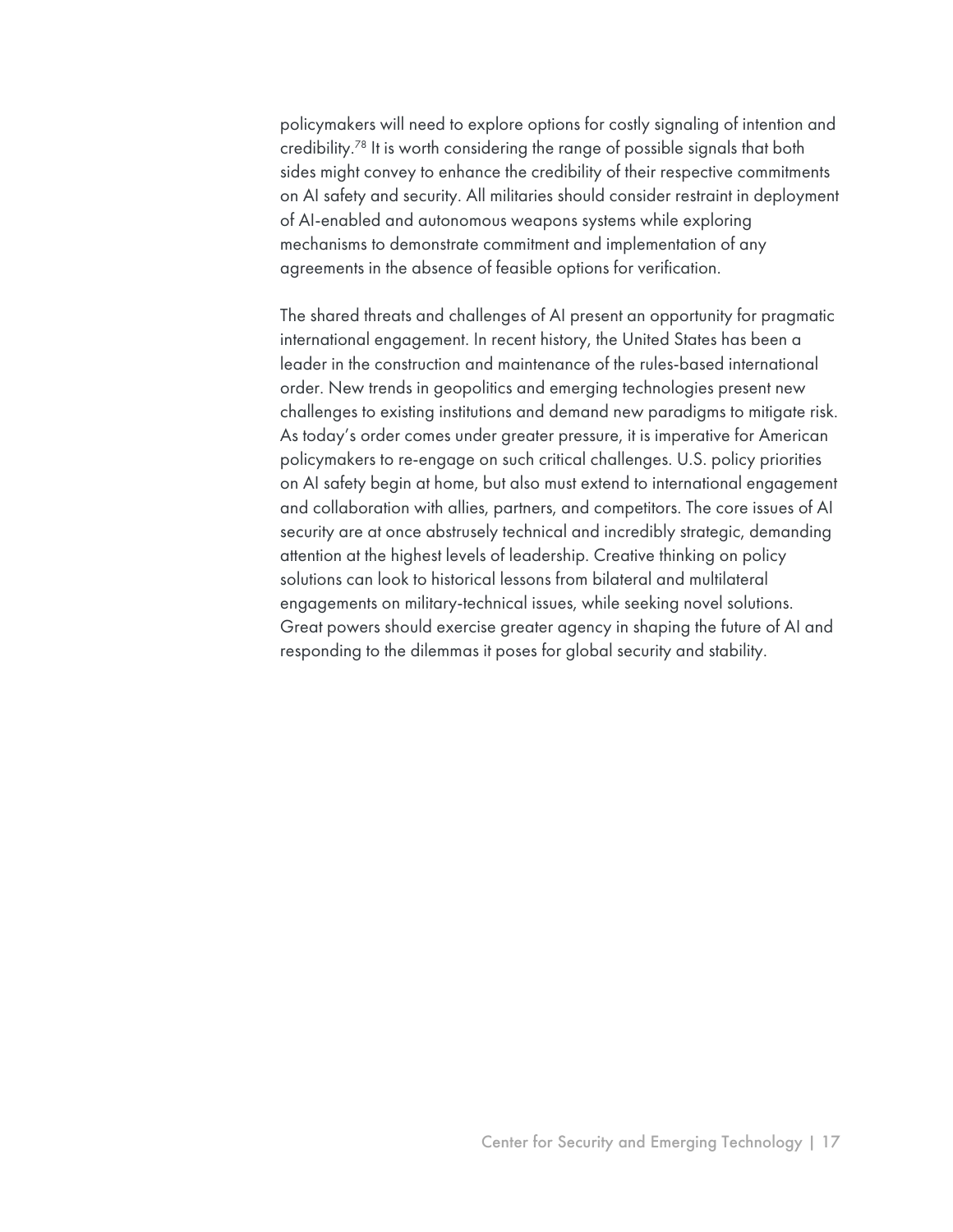# Acknowledgments

The analysis and recommendations in this paper are based on the authors' experiences participating in a number of Track 1.5 and Track 2 dialogues and exchanges that have addressed technology issues, cyber conflict, artificial intelligence, and general concerns in U.S.-China relations. Elsa Kania would like to thank and acknowledge the Chinese, American, and international colleagues with whom she had the chance to interact and learn from in the course of these engagements.

Both authors are grateful to two external reviewers, Eric Richardson and Danit Gal, for their insightful comments and perspective. Zachary Arnold, Ryan Fedasiuk, Carrick Flynn, Roxanne Heston, Saif Khan, Margarita Konaev, Jason Matheny, Michael Page, Helen Toner, Igor Mikolic-Torreira, Alexandra Vreeman, and Lynne Weil provided helpful feedback on this paper at various stages. All errors are the authors' own.



© 2019 by the Center for Security and Emerging Technology. This work is licensed under a Creative Commons Attribution-Non Commercial 4.0 International License.

To view a copy of this license, visit https://creativecommons.org/licenses/by-nc/4.0/.

Document Identifier: 10.51593/20190051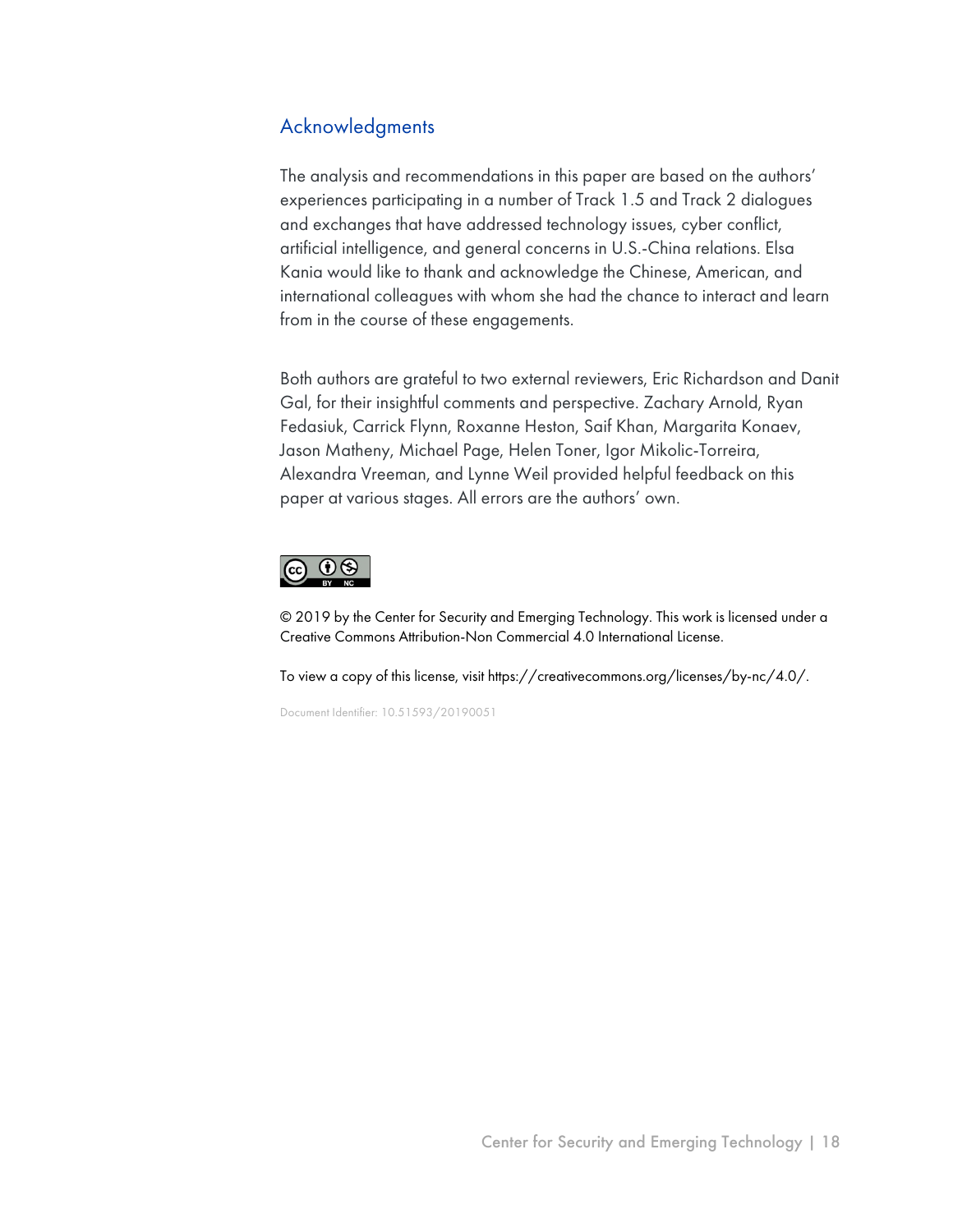#### **Endnotes**

<sup>1</sup> U.S. and Chinese AI plans, policies, and leadership statements have consistently emphasized this point. See, e.g., State Council Notice on the Issuance of the New Generation AI Development Plan" [国务院关于印发新一代人工智能发展规划的通知], July 20, 2017, http://www.gov.cn/zhengce/content/2017- 07/20/content\_5211996.htm; Graham Webster, Rogier Creemers, Paul Triolo, and Elsa Kania, "Full Translation: China's 'New Generation Artificial Intelligence Development Plan' (2017)," New America, https://www.newamerica.org/cybersecurityinitiative/digichina/blog/full-translation-chinas-new-generation-artificial-intelligencedevelopment-plan-2017/; White House, "China's New Executive Order on Maintaining American Leadership in Artificial Intelligence," February 11, 2019, https://www.whitehouse.gov/presidential-actions/executive-order-maintaining-americanleadership-artificial-intelligence/; "Xi Jinping: Promote the Healthy Development of Our Nation's New Generation of Artificial Intelligence" [习近平:推动我国新一代人工智能 健康发展], *Xinhua*, October 31, 2018, http://www.xinhuanet.com/politics/2018-10/31/c\_1123643321.htm. For an English translation, see Elsa Kania and Rogier Creemers, "Xi Jinping Calls for 'Healthy Development' of AI (Translation)," New America, November 5, 2018, https://www.newamerica.org/cybersecurityinitiative/digichina/blog/xi-jinping-calls-for-healthy-development-of-ai-translation/.

<sup>2</sup> Klaus Schwab, *The Fourth Industrial Revolution* (Geneva: World Economic Forum, 2016).

<sup>3</sup> Some scholars and policymakers, including former U.S. Secretary of Defense James Mattis, have posited that AI could alter not only the character but even the nature of warfare, while other observers remain more skeptical that AI will prove that transformative. See "Artificial intelligence poses questions for nature of war: Mattis," Phys.org, February 18, 2018, https://phys.org/news/2018-02-artificial-intelligence-poses-nature-war.html. For an academic perspective on the topic, see Frank G. Hoffman, "Will War's Nature Change in the Seventh Military Revolution?" Parameters 47, no. 4 (2017): 19-31.

<sup>4</sup> Michael C. Horowitz, Gregory Allen, Elsa Kania, and Paul Scharre, "Strategic Competition in an Era of Artificial Intelligence," Center for New American Security, August 2018.

<sup>5</sup> Michael C. Horowitz, "Artificial Intelligence, International Competition, and the Balance of Power," Texas National Security Review, May 2018.

<sup>6</sup> See, e.g., "National Security Strategy of the United States of America," December 2017, https://www.whitehouse.gov/wp-content/uploads/2017/12/NSS-Final-12-18-2017-0905.pdf.

 $<sup>7</sup>$  See, e.g., Todd S. Sechser, Neil Narang, and Caitlin Talmadge, "Emerging technologies</sup> and strategic stability in peacetime, crisis, and war," Journal of Strategic Studies 42, no. 6 (2019): 727-735. There has been a range of articles written either describing or debunking the notion that there is an "AI arms race" underway. See, e.g., Edward Moore Geist, "It's already too late to stop the AI arms race—We must manage it instead," Bulletin of the Atomic Scientists 72, no. 5 (2016): 318-321; Elsa B. Kania, "The Pursuit of AI Is More Than an Arms Race," Defense One, April 18, 2018,

https://www.defenseone.com/ideas/2018/04/pursuit-ai-more-arms-race/147579/; Remco Zwetsloot, Helen Toner, and Jeffrey Ding, "Beyond the AI Arms Race: America,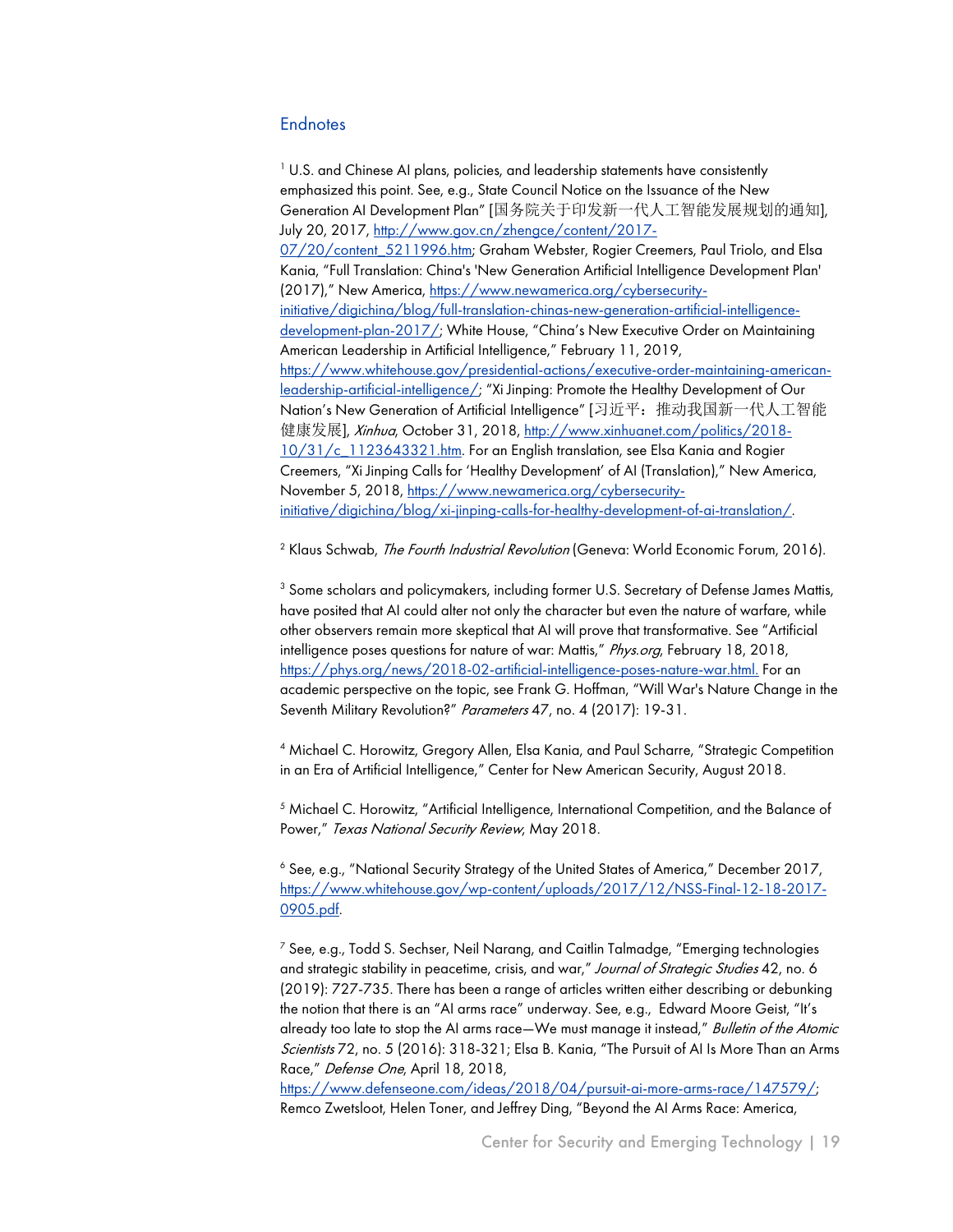China, and the Dangers of Zero-Sum Thinking," Foreign Affairs, November 16, 2018, https://www.foreignaffairs.com/reviews/review-essay/2018-11-16/beyond-ai-armsrace; Heather Roff, "The frame problem: The AI 'arms race' isn't one," Bulletin of the Atomic Scientists, April 29, 2019, https://thebulletin.org/2019/04/the-frame-problem-the-aiarms-race-isnt-one/.

<sup>8</sup> Michael C. Horowitz, "Artificial Intelligence, International Competition, and the Balance of Power," Texas National Security Review, May 2018.

<sup>9</sup> "Drones, robots, lasers, supersonic gliders & other high-tech arms: Putin wants Russian military to be up to any future challenge," Russia Today, November 22, 2019, https://www.rt.com/russia/474119-putin-laser-drone-robot-hypersonic/.

<sup>10</sup> Amanda Macais, "Russia's nuclear-armed underwater drone may be ready for war in eight years," CNBC, March 25, 2019, https://www.cnbc.com/2019/03/25/russiasnuclear-armed-underwater-drone-may-be-ready-for-war-in-2027.html.

<sup>11</sup> Paul Scharre, "Killer Apps: The Real Dangers of an AI Arms Race," Foreign Affairs, 98 (2019): 135.

<sup>12</sup> John Hawley, "Patriot Wars," Center for a New American Security, January 2017.

<sup>13</sup> See, e.g., Huang Ling, Anthony D. Joseph, Blaine Nelson, Benjamin I.P. Rubinstein, and J. Doug Tygar, "Adversarial machine learning," in Proceedings of the 4th ACM workshop on Security and Artificial Intelligence, ACM (2011): 43-58; Wieland Brendel, Jonas Rauber, and Matthias Bethge, "Decision-based adversarial attacks: Reliable attacks against blackbox machine learning models," arXiv preprint arXiv:1712.04248 (2017); Dong Yinpeng, Fangzhou Liao, Tianyu Pang, Hang Su, Jun Zhu, Xiaolin Hu, and Jianguo Li, "Boosting adversarial attacks with momentum," in Proceedings of the IEEE conference on computer vision and pattern recognition (2018): 9185-9193.

<sup>14</sup> Audrey K. Cronin, Power to the People: How Open Technological Innovation is Arming Tomorrow's Terrorists (Oxford: Oxford University Press, 2019).

<sup>15</sup> For one example of Chinese military writings on the topic available in English, see Jian Zhou, Fundamentals of Military Law: A Chinese Perspective (New York: Springer, 2019).

<sup>16</sup> See "Protocol Additional to the Geneva Conventions of 12 August 1949, and relating to the Protection of Victims of International Armed Conflicts" (Protocol I), June 8, 1977, https://ihl-databases.icrc.org/applic/ihl/ihl.nsf/WebART/470-750045. For an analysis of the challenges of applying this process to weapons systems with increasing autonomy, see Vincent Boulanin, Implementing Article 36 Weapon Reviews in the Light of Increasing Autonomy in Weapon Systems (Stockholm International Peace Research Institute [Stockholms internationella fredsforskningsinstitut]: SIPRI, 2015).

<sup>17</sup> For one relevant framing and scoping of the topic, see Pedro Ortega and Vishal Maini, "Building safe artificial intelligence: specification, robustness, and assurance," DeepMind Safety Research Blog, 2018).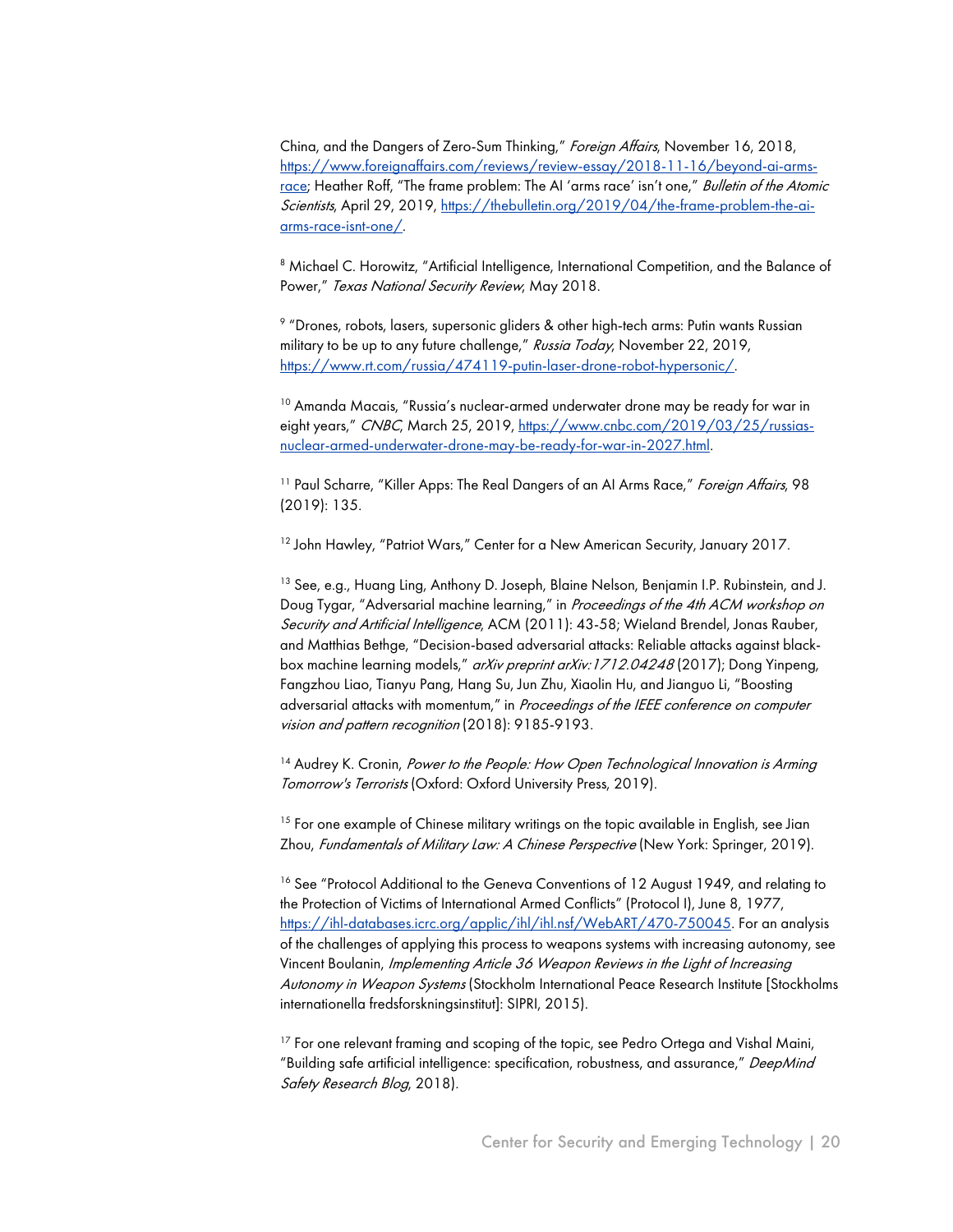<sup>18</sup> By some estimates, less than one percent of AI research and development funding is directed to AI security at present. See "The 3 major security threats to AI," c4isrnet, https://www.c4isrnet.com/artificial-intelligence/2019/09/10/the-3-major-securitythreats-to-ai/. However, it is worth noting that the field is rapidly expanding in ways that are promising, with support and engagement from stakeholders that include OpenAI, the Future of Life Institute, and the Future of Humanity Institute, among others.

<sup>19</sup> For instance, there are specific research programs that are dedicated to the technical aspects of these issues, but lesser progress seemingly on policy frameworks. See, e.g., "Trojans in Artificial Intelligence (TrojAI),"

https://www.iarpa.gov/index.php?option=com\_content&view=article&id=1150&Itemid=4 48.

<sup>20</sup> The authors are indebted to Rita Konaev and Sam Bendett for their insights on these issues. Margarita Konaev and Samuel Bendett, "Russian AI-Enabled Combat: Coming to a City Near You?", War on the Rocks, July 31, 2019, https://warontherocks.com/2019/07/russian-ai-enabled-combat-coming-to-a-city-nearyou.

<sup>21</sup> China Institute of Information and Communications Technology (CAICT), "AI Security White Paper" [人工智能安全白皮书], September 2018, http://www.caict.ac.cn/kxyj/qwfb/bps/201809/P020180918473525332978.pdf. See also this English translation and evaluation of the white paper: Elsa Kania, Dahlia Peterson, Lorand Laskai, and Graham Webster, "Translation: Key Chinese Think Tank's "AI Security White Paper" (Excerpts)," DigiChina, February 21, 2019 https://www.newamerica.org/cybersecurity-initiative/digichina/blog/translation-keychinese-think-tanks-ai-security-white-paper-excerpts/.

 $22$  Ibid.

<sup>23</sup> For the English translation of the Beijing AI Principles, see "Beijing AI Principles," May 28, 2019, https://www.baai.ac.cn/blog/beijing-ai-principles. " "'Beijing Consensus on Artificial Intelligence' released 15 principles to regulate AI research and development, employment and governance" [《人工智能北京共识》发布 15条原则规范AI研发、使 用和治理], China News Network [中国新闻网], May 25, 2019, http://www.xinhuanet.com/local/2019-05/25/c\_1124541344.htm.

 $24$  This term, which could also be translated as "social occupations," appears to imply concern with the social and societal impact of AI, including on patterns of employment and the relevance of various occupations, such as whether AI could result in mass unemployment.

<sup>25</sup> "China's first AI security and rule of law guidelines released" [国内首个人工智能安全与 法治导则发布], Guangming Network [光明网], August 30, 2019, http://tech.gmw.cn/2019-08/30/content\_33123802.htm.

 $26$  On the notion of "robust AI," see, e.g., the research that is occurring under the aegis of DARPA, "AI Next Campaign," https://www.darpa.mil/work-with-us/ai-next-campaign.

Center for Security and Emerging Technology | 21  $27$  For relevant antecedents, see the past U.S.-China initiative to develop a glossary of terminology on nuclear security that was created through engagement between the National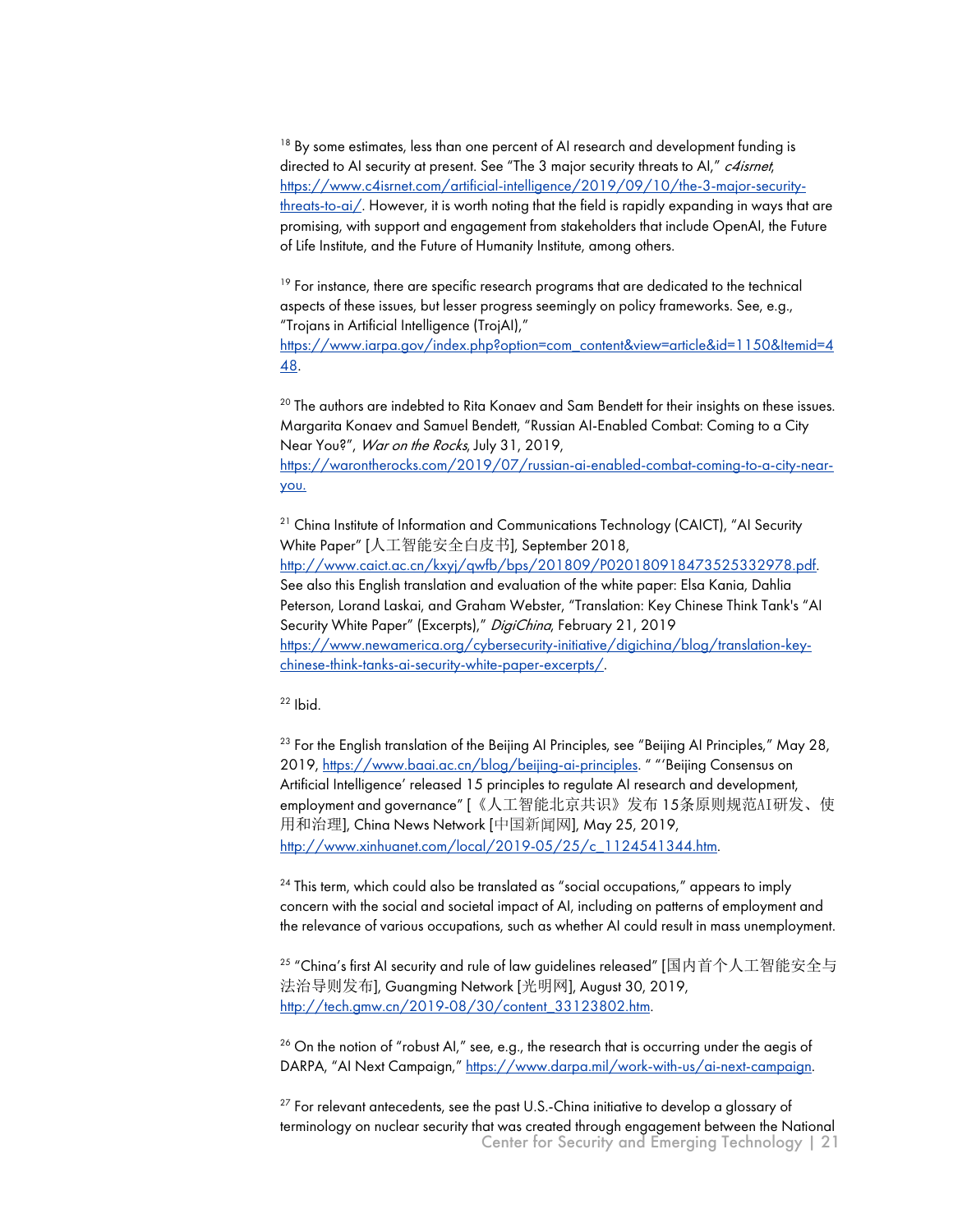Academies of Science Committee on International Security and Arms Control and its Chinese counterparts, which was published in Washington, D.C. and Beijing. See *English-Chinese* Chinese-English Nuclear Security Glossary (Washington, D.C.: National Academies Press, and Beijing: Atomic Energy Press, 2008).

<sup>28</sup> For instance, there may be feasible options for collaboration on shared threats at the intersection of AI and cyber security, such as the potential intensification of cyber-criminal activities.

<sup>29</sup> Jennifer Bouey, "Implications of US-China Collaborations on Global Health Issues," Testimony presented before the U.S.-China Economic and Security Review Commission," July 31, 2019, https://www.uscc.gov/sites/default/files/Bouey%20Written%20Statement.pdf.

<sup>30</sup> For an excellent and impactful example, see Shu Yuelong, Ying Song, Dayan Wang, Carolyn M. Greene, Ann Moen, C. K. Lee, Yongkun Chen et al, "A ten-year China-US laboratory collaboration: improving response to influenza threats in China and the world, 2004–2014," BMC Public Health 19, no. 3 (2019): 520.

<sup>31</sup> Chris Cox, "The Cox Report: US National Security and Military/Commercial Concerns with the People's Republic of China," Vol. 105, no. 851, Regnery Publishing, 1999.

<sup>32</sup> Aaron Mehta, "How the US and China collaborated to get nuclear material out of Nigeria — and away from terrorist groups," Defense News, January 14, 2019, https://www.defensenews.com/news/pentagon-congress/2019/01/14/how-the-usand-china-collaborated-to-get-nuclear-material-out-of-nigeria-and-away-from-terroristgroups/.

<sup>33</sup> For context, see "Apollo-Soyuz Test Project Overview," NASA, https://www.nasa.gov/apollo-soyuz/overview.

<sup>34</sup> There is fascinating literature on these issues, including Anna Geltzer, "In a distorted mirror: the Cold War and US-Soviet biomedical cooperation and (mis) understanding, 1956– 1977," Journal of Cold War Studies 14, no. 3 (2012): 39-63; Glenn E. Schweitzer, Techno-Diplomacy: US-Soviet Confrontations in Science and Technology (New York: Plenum Press 1989).

<sup>35</sup> See, e.g., Ryan Hass and Zach Balin, "US-China relations in the age of artificial intelligence," Brookings Institution, January 10, 2019, https://www.brookings.edu/research/us-china-relations-in-the-age-of-artificialintelligence/.

<sup>36</sup> For one example of recent topics of joint research, see "Dear Colleague Letter: NSF/NSFC Joint Research on Environmental Sustainability Challenges," National Science Foundation, July 20, 2018, https://www.nsf.gov/pubs/2018/nsf18096/nsf18096.jsp.

<sup>37</sup> Dario Amodei, Chris Olah, Jacob Steinhardt, Paul Christiano, John Schulman, and Dan Mané, "Concrete problems in AI safety," *arXiv preprint arXiv: 1606.06565* (2016).

<sup>38</sup> "Pugwash Conferences on Science and World Affairs: Facts," The Nobel Prize, 1995, https://www.nobelprize.org/prizes/peace/1995/pugwash/facts/.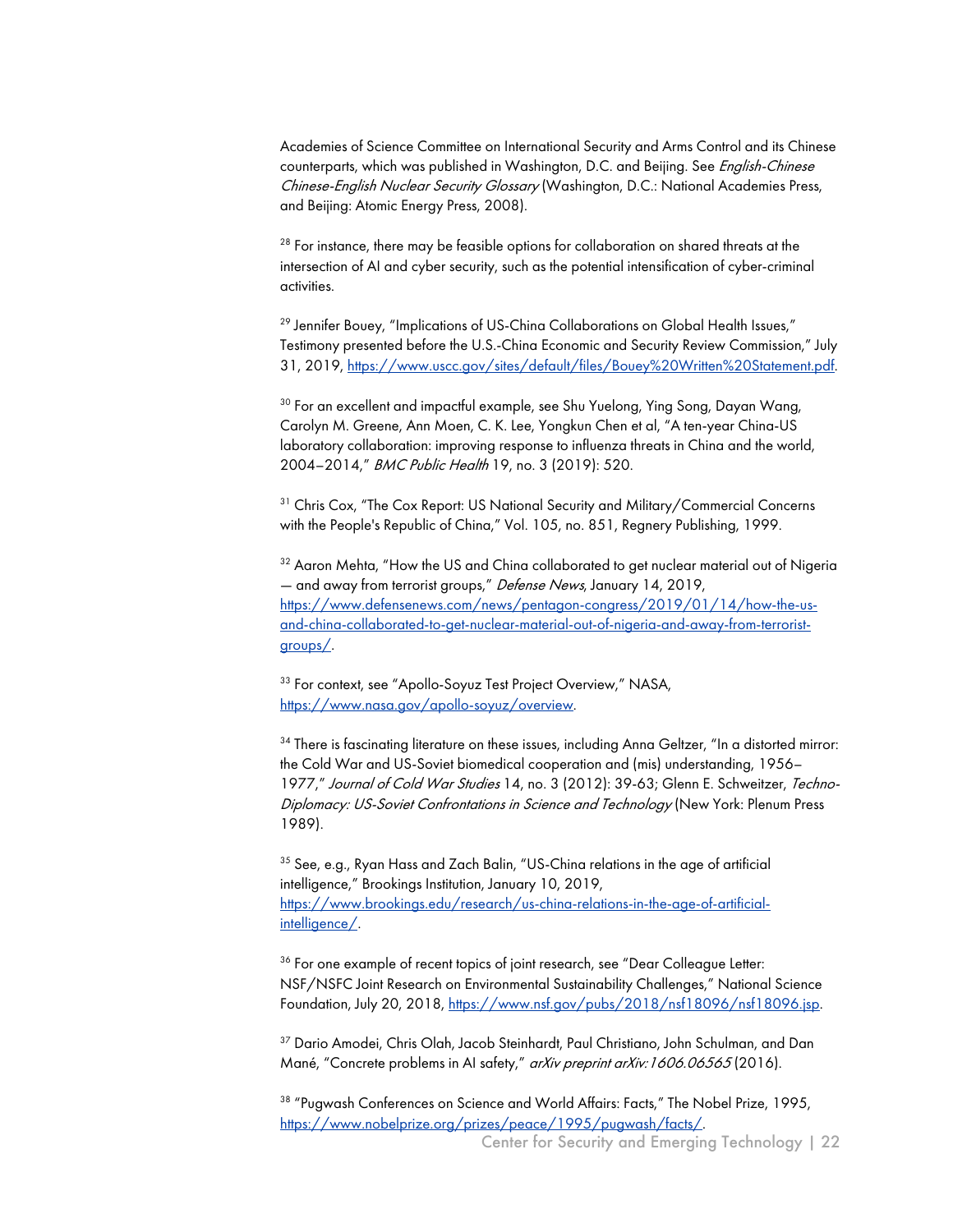<sup>39</sup> For context, see Mike Moore, "Forty years of Pugwash," Bulletin of the Atomic Scientists 53, no. 6 (1997): 40-45.

<sup>40</sup> For context on Track 1.5 approaches, see Oliver Wolleh, "Track 1.5 Approaches to Conflict Management: Assessing Good Practice and Areas for Improvement," Berghof Foundation for Peace Support, 2007, https://peacemaker.un.org/sites/peacemaker.un.org/files/Track1.5ApproachestoConflict

Management BerghofFoundation2007.pdf.

<sup>41</sup> See, e.g., "The IEEE Global Initiative on Ethics of Autonomous and Intelligent Systems," https://standards.ieee.org/content/ieee-standards/en/industryconnections/ec/autonomous-systems.html.

<sup>42</sup> Paul Scharre and Michael C. Horowitz, "An Introduction to Autonomy in Weapons Systems," Center for a New American Security, February 2015, https://www.cnas.org/publications/reports/an-introduction-to-autonomy-in-weaponsystems.

<sup>43</sup> For salient examples, see John Hawley, "Patriot Wars," Center for a New American Security, January 2017; Gene I. Rochlin, "Iran Air Flight 655 and the USS Vincennes," in Social Responses to Large Technical Systems (Springer, Dordrecht, 1991), 99-125.

<sup>44</sup> See "Directive 3000.09 on Autonomy in Weapons Systems," https://www.esd.whs.mil/portals/54/documents/dd/issuances/dodd/300009p.pdf.

<sup>45</sup> See, e.g., Michael O. Wheeler, "Track 1.5/2 Security Dialogues with China: Nuclear Lessons Learned," No. IDA-P-5135, Institute for Defense Analyses, 2014, https://apps.dtic.mil/dtic/tr/fulltext/u2/a622481.pdf; "Track 1.5 U.S.-China Cyber Security Dialogue," https://www.csis.org/programs/technology-policyprogram/cybersecurity-and-governance/other-projects-cybersecurity/track-1; Eli Lake, "Managing Cyberwar With Vodka," Bloomberg, January 4, 2019, https://www.bloomberg.com/opinion/articles/2019-01-04/managing-cyberwar-withvodka-russia-china-u-s-meet.

46 Such dialogues could explore ways in which AI contributes to collaborative initiatives on cyber security and nuclear security.

<sup>47</sup> Michael C. Horowitz, "When Speed Kills: Autonomous Weapon Systems, Deterrence, and Stability," Journal of Strategic Studies 42, Issue 6 (2019): 764-788.

<sup>48</sup> Keir A. Lieber and Daryl G. Press, "The new era of counterforce: Technological change and the future of nuclear deterrence," International Security 41, no. 4 (2017): 9-49.

<sup>49</sup> For a notable analysis of this issue, see, for instance: Rafael Loss, "Artificial Intelligence, the Final Piece to the Counterforce Puzzle?" No. LLNL-TR-791947 (Lawrence Livermore National Lab, Livermore, CA: United States, 2019).

<sup>50</sup> For a more detailed discussion of these concepts, see Heather M. Roff, "Meaningful Human Control or Appropriate Human Judgment? The Necessary Limits on Autonomous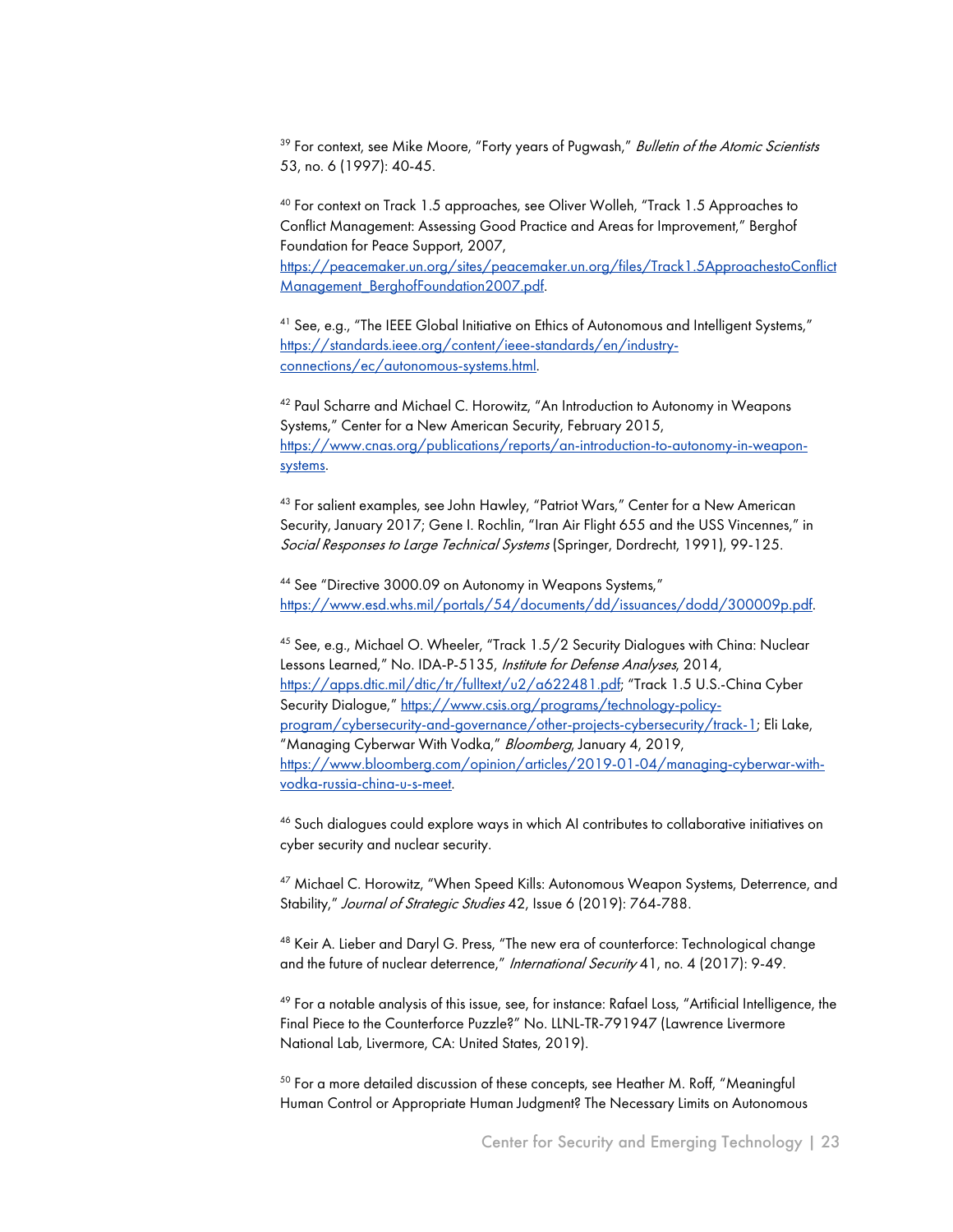Weapons," in Briefing paper prepared for the Review Conference of the Convention on Conventional Weapons, 2016.

<sup>51</sup> See, e.g., Lora Saalman, "Fear of False Negatives: AI and China's Nuclear Posture," Bulletin of the Atomic Scientists, April 24, 2018, https://thebulletin.org/2018/04/fear-offalse-negatives-ai-and-chinas-nuclear-posture/. For a more detailed assessment, see Lora Saalman, "China's Integration of Neural Networks into Hypersonic Glide Vehicles," December 2018, https://nsiteam.com/social/wp-content/uploads/2018/12/AI-China-Russia-Global-WP\_FINAL.pdf.

<sup>52</sup> Fiona S. Cunningham and M. Taylor Fravel, "Dangerous Confidence? Chinese Views on Nuclear Escalation," International Security 44, no. 2 (2019): 61-109.

<sup>53</sup> Scott W. Harold, "Optimizing the US-China Military-to-Military Relationship," Asia Policy 26, no. 3 (2019): 145-168.

 $54$  The concept was proposed in 1955 by President Eisenhower, but it was rejected by the Soviet Union at the time.

<sup>55</sup> For context, see Daryl Kimball, "The Open Skies Treaty at a Glance," Arms Control Association, October 2019, https://www.armscontrol.org/factsheets/openskies.

<sup>56</sup> For context, see James J. Marquardt, "Transparency and Security Competition: Open Skies and America's Cold War Statecraft, 1948-1960," Journal of Cold War Studies 9, no. 1 (2007): 55-87.

<sup>57</sup> Leonid Bershidsky, "U.S. and Russia Should Keep the Skies Open," *Bloomberg*, October 30, 2019, https://www.bloomberg.com/opinion/articles/2019-10-30/u-s-and-russiamust-keep-the-open-skies-treaty; Alexandra Bell and Anthony Wier, "Open Skies Treaty: A Quiet Legacy Under Threat," Arms Control Today, January/February 2019, https://www.armscontrol.org/act/2019-01/features/open-skies-treaty-quiet-legacyunder-threat.

<sup>58</sup> For relevant technical literature, see Mohassel, Payman, and Yupeng Zhang, "SecureML: A system for scalable privacy-preserving machine learning," in 2017 IEEE Symposium on Security and Privacy (SP), IEEE (2017): 19-38.

<sup>59</sup> Adam Breuer and Alastair I. Johnston, "Memes, narratives and the emergent US–China security dilemma." Cambridge Review of International Affairs 32, no. 4 (2019): 429-455.

<sup>60</sup> See, e.g., Miles Brundage, Shahar Avin, Jack Clark, Helen Toner, Peter Eckersley, Ben Garfinkel, Allan Dafoe et al. "The malicious use of artificial intelligence: Forecasting, prevention, and mitigation," arXiv preprint arXiv: 1802.07228 (2018).

<sup>61</sup> For context, see Dan Caldwell, "Permissive action links: a description and proposal," Survival 29, no. 3 (1987): 224-238; Peter Stein and Peter Feaver. Assuring control of nuclear weapons: The evolution of permissive action links. No. 2. (University Press of America, 1987). See also Steven M. Bellovin, "Permissive Action Links, Nuclear Weapons, and the History of Public Key Cryptography,"

https://web.stanford.edu/class/ee380/Abstracts/060315-slides-bellovin.pdf.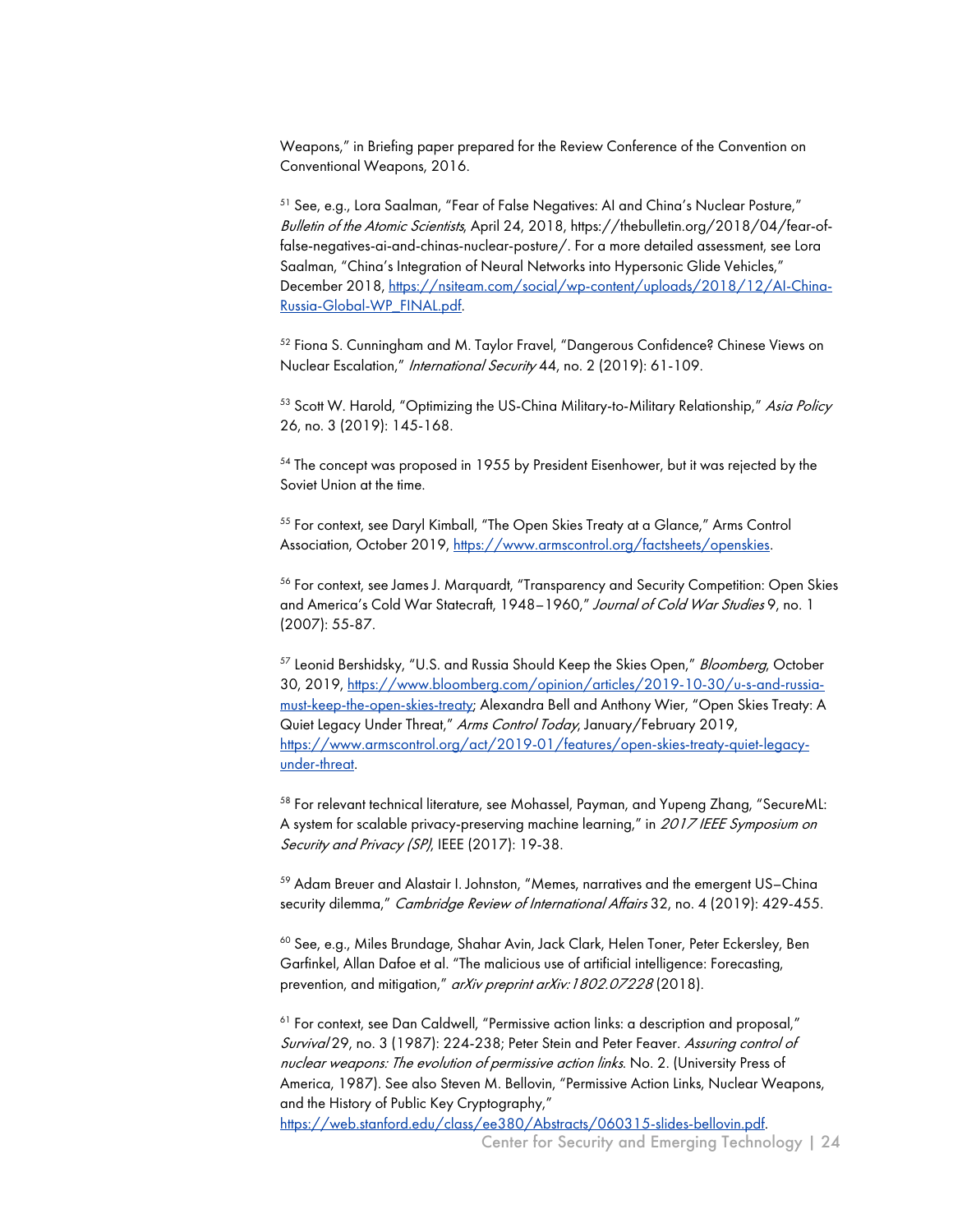<sup>62</sup> For instance, if an algorithm used in early warning indicates mistakenly that an attack is imminent or underway, that erroneous conclusion could prove destabilizing.

<sup>63</sup> David F. Winkler, "The Evolution and Significance of the 1972 Incidents at Sea Agreement," Journal of Strategic Studies 28, no. 2 (2005): 361-377.

<sup>64</sup> For a good example of this emerging literature, see Simon Burton, Ibrahim Habli, Tom Lawton, John McDermid, Phillip Morgan, and Zoe Porter, "Mind the Gaps: Assuring the Safety of Autonomous Systems from an Engineering, Ethical, and Legal Perspective," Artificial Intelligence (2019): 103-201.

<sup>65</sup> Desmond Ball, Anthony Milner, and Brendan Taylor, "Track 2 Security Dialogue in the Asia-Pacific: reflections and future directions," Asian Security 2, no. 3 (2006): 174-188. <sup>66</sup> Michael O. Wheeler, "Track 1.5/2 Security Dialogues with China: Nuclear Lessons Learned," No. IDA-P-5135, Institute for Defense Analyses, Alexandria, VA, 2014, https://apps.dtic.mil/dtic/tr/fulltext/u2/a622481.pdf.

 $67$  Not only technologists but also social scientists have much to contribute to these conversations, considering the critical human element. See "AI Safety Needs Social Scientists," Open AI, February 19, 2019, https://openai.com/blog/ai-safety-needs-socialscientists/.

<sup>68</sup> In negotiations and conflict resolution, diversity and inclusion of all kinds are important. For instance, research on peace processes shows that when women are engaged as mediators and negotiators, it is more likely that peace agreements will endure. See Jana Krause, Werner Krause, and Piia Bränfors, "Women's Participation in peace negotiations and the durability of peace," International interactions 44, no. 6 (2018): 985-1016. On the participation and engagement of stakeholders in civil society, see Zanker, Franzisca. "Legitimate representation: Civil society actors in peace negotiations revisited," International Negotiation 19, no. 1 (2014): 62-88.

<sup>69</sup> For instance, in some dialogues, American participants tend to be far more forthcoming about their strategy, doctrine, and technological developments. It may be beneficial for the United States to clarify potential Chinese misconceptions of persistent engagement, but less productive when China refuses to acknowledge even basic, established information about its own cyber forces and doctrinal concepts.

 $70$  These concerns are not new, but rather date back to the Cox Report. See "The Cox Report: US National Security and Military/Commercial Concerns with the People's Republic of China," Vol. 105, no. 851. Regnery Publishing, 1999.

<sup>71</sup> For context on China's united front work, see Alexander Bowe, "China's Overseas United Front Work: Background and Implications for the United States," US-China Economic and Security Review Commission, 2018. For an early perspective on the topic, see Larry M. Wortzel, "Why Caution Is Needed In Military Contacts with China," Heritage Foundation, 1999.

Center for Security and Emerging Technology | 25 <sup>72</sup> See, e.g., the following Human Rights Watch report on China and the thoroughly sourced and expanding literature on crimes against humanity in Xinjiang: "China: Events of 2018," Human Rights Watch, https://www.hrw.org/world-report/2019/country-chapters/china